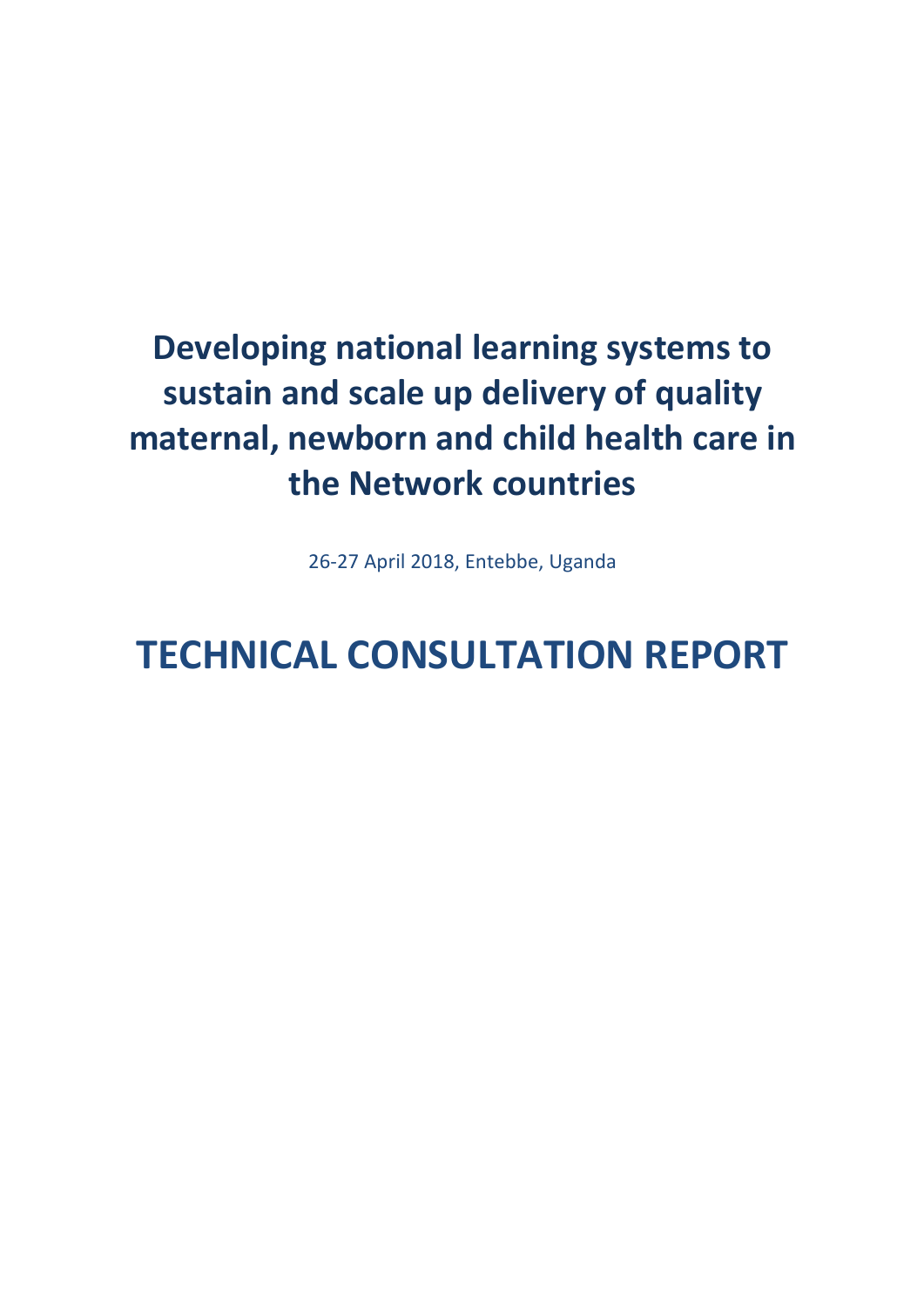# **CONTENTS**

| 3.3 Building institutional ability to manage learning systems for quality of care in India  15<br>4. APPLYING IMPLEMENTATION SCIENCE TO IDENTIFY AND SCALE UP EFFECTIVE LEARNING                                              |  |
|-------------------------------------------------------------------------------------------------------------------------------------------------------------------------------------------------------------------------------|--|
|                                                                                                                                                                                                                               |  |
|                                                                                                                                                                                                                               |  |
| 5. APPROACHES, TOOLS, AND PLATFORMS TO SUPPORT LEARNING  19<br>5.2.2 Reporting templates to capture district-level changes ahead of national scale-up 20<br>6. DEVELOPING GUIDANCE FOR BUILDING NATIONAL LEARNING SYSTEMS  22 |  |
| 6.2.3 Group 3: Should and can we develop a common terminology within the Network?  25<br>6.2.4 Group 4: What is the role of National Learning Centres in supporting learning within and between                               |  |
| 7. COUNTRY PROPOSALS FOR STRENGTHENING A NATIONAL LEARNING SYSTEM 27                                                                                                                                                          |  |
|                                                                                                                                                                                                                               |  |
|                                                                                                                                                                                                                               |  |
|                                                                                                                                                                                                                               |  |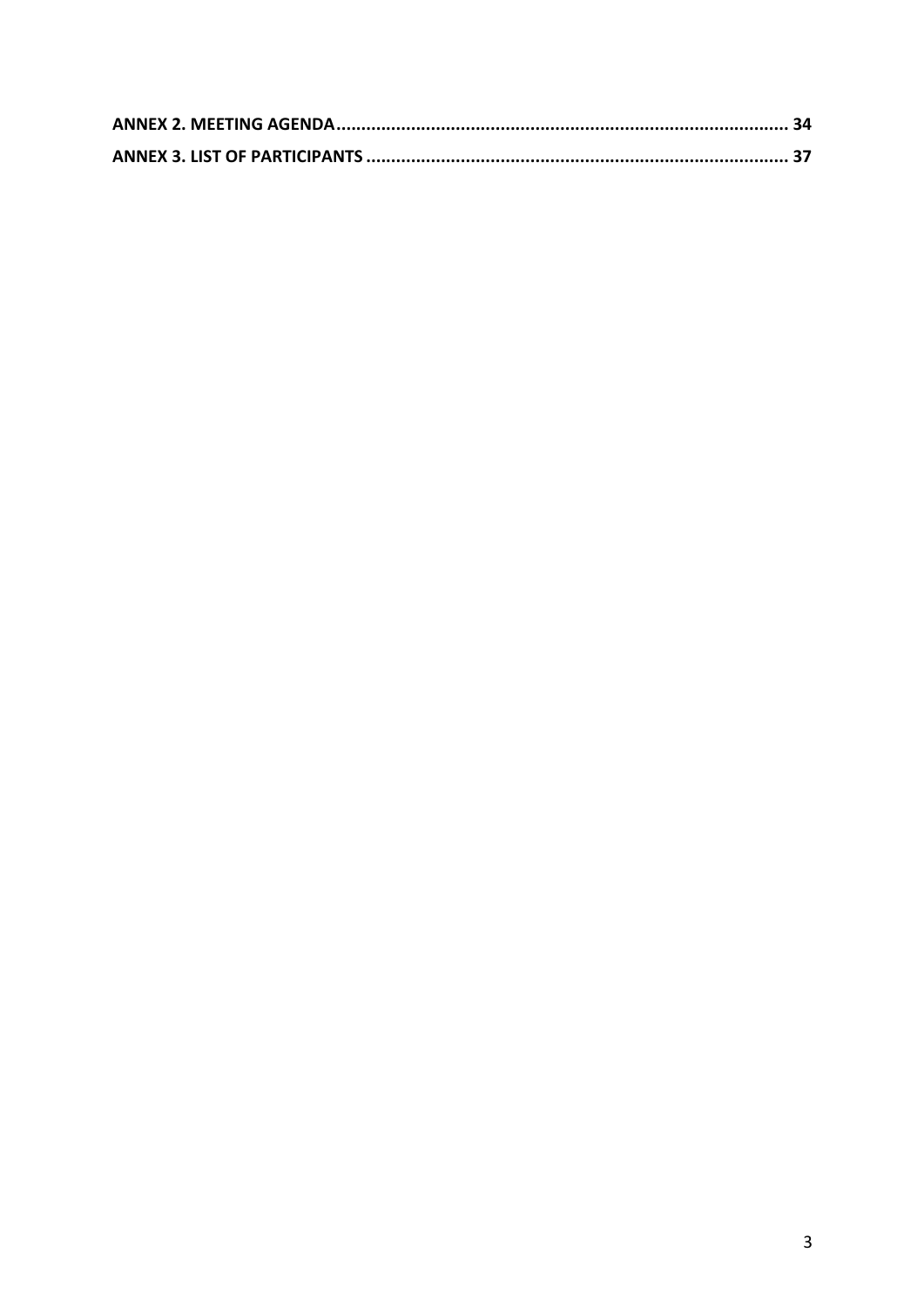# **ACKNOWLEDGEMENTS**

Special thanks to the four country delegations led by their Ministries of Health for their leadership and commitment to developing national learning systems to sustain and scale up delivery of quality maternal, newborn and child health care: Ethiopia, Ghana, Malawi, and Uganda. We acknowledge the Quality of Care Network partners and bilateral organizations for their support in the preparations and for enabling several country teams to participate; All India Institutes of Medical Sciences (AIIMS), Center for Human Services (CHS), Institute for Healthcare Improvement (IHI), Liverpool School of Tropical Medicine (LSTM), United Nations Children's Fund (UNICEF), University Research Co., LLC (URC), and United States Agency for International Development (USAID) for providing technical resources; and all participants, session chairs, and partners for their time, resources, and technical contributions in support of the meeting.

The meeting was organized by the Network Secretariat and representatives from WHO Departments: Blerta Maliqi, Zainab Naimy, Moïse Muzigaba, and Wilson Were of the Department of Maternal, Newborn, Child and Adolescent Health (MCA); Nana Mensah Abrampah of the Department of Service Delivery and Safety (SDS); and Nuhu Yaqub of the Department of Family and Reproductive Health (FRH). Blerta Maliqi and Zainab Naimy from the Network Secretariat, based in the MCA Department, led the conceptualization and management of the meeting. Tania Teninge, Bénédicte Walter, and Nigel Livesley of the same Secretariat team worked tirelessly in organizing and running this meeting.

We would like to thank the Bill & Melinda Gates Foundation for its continued trust and support.

This report was written by Samantha Lattof, Blerta Maliqi, and Zainab Naimy. We gratefully acknowledge the notes from participants that shaped this report.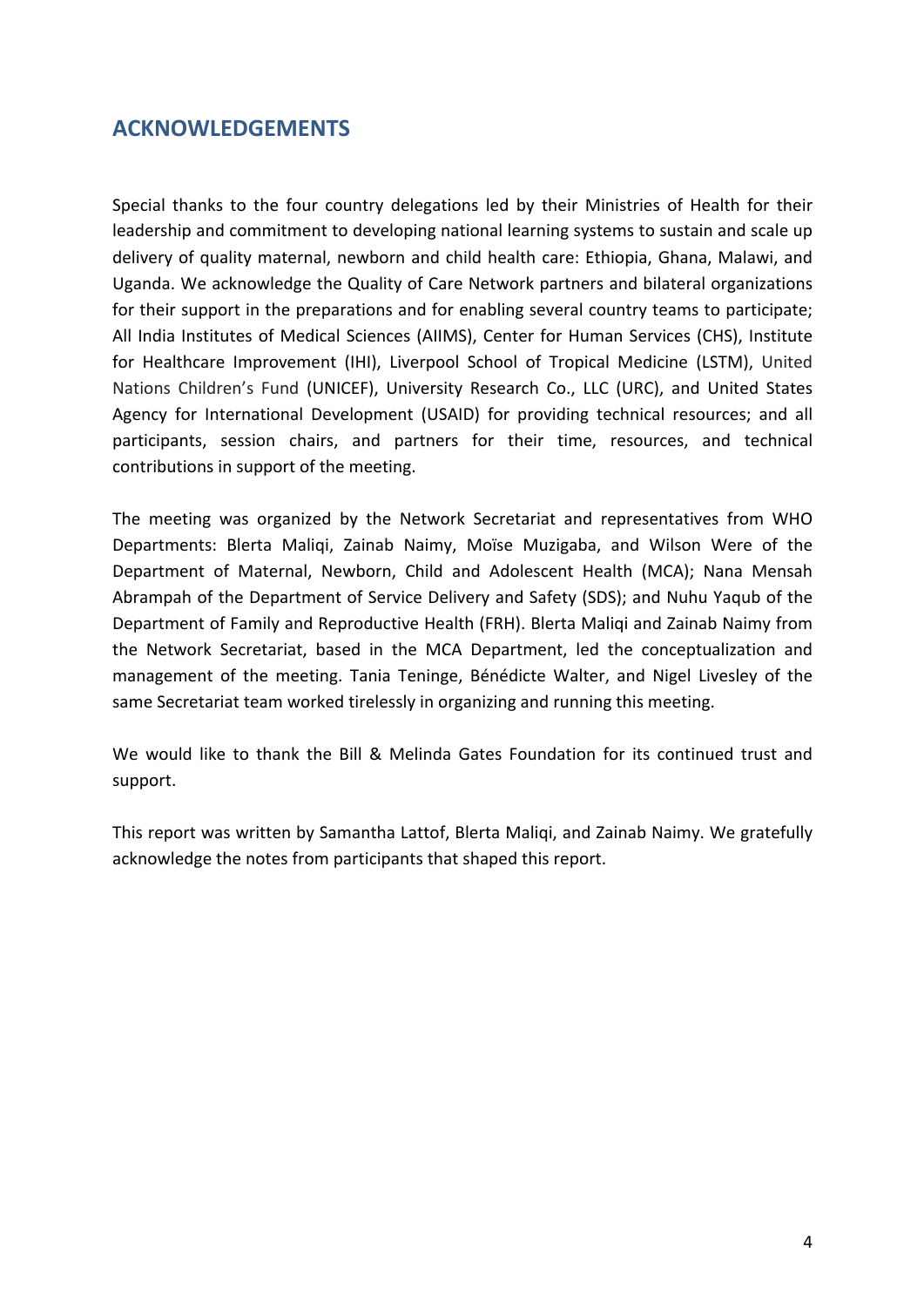# **ABBREVIATIONS AND ACRONYMS**

| <b>AIIMS</b>  | All India Institutes of Medical Sciences                                           |
|---------------|------------------------------------------------------------------------------------|
| <b>CHS</b>    | <b>Center for Human Services</b>                                                   |
| <b>EHIAQ</b>  | Ethiopian Health Institutions Alliance for Quality                                 |
| <b>FRH</b>    | WHO Department of Family and Reproductive Health                                   |
| GLL           | <b>Global Learning Laboratory</b>                                                  |
| <b>HMIS</b>   | health management information systems                                              |
| IHI           | Institute for Healthcare Improvement                                               |
| <b>LSTM</b>   | Liverpool School of Tropical Medicine                                              |
| <b>MCA</b>    | WHO Department of Maternal, Newborn, Child and Adolescent Health                   |
| <b>MNCH</b>   | maternal, newborn and child health                                                 |
| MoH           | ministry of health                                                                 |
| the Network   | the Network for Improving Quality of Care for Maternal Newborn and<br>Child Health |
| <b>PDSA</b>   | Plan, Do, Study, Act                                                               |
| QI            | quality improvement                                                                |
| QoC           | quality of care                                                                    |
| <b>SDGs</b>   | Sustainable Development Goals                                                      |
| SDS           | WHO Department of Service Delivery and Safety                                      |
| <b>UHC</b>    | universal health coverage                                                          |
| <b>UNFPA</b>  | <b>United Nations Population Fund</b>                                              |
| <b>UNICEF</b> | United Nations Children's Fund                                                     |
| <b>URC</b>    | University Research Co., LLC                                                       |
| <b>USAID</b>  | United States Agency for International Development                                 |
| <b>WHO</b>    | World Health Organization                                                          |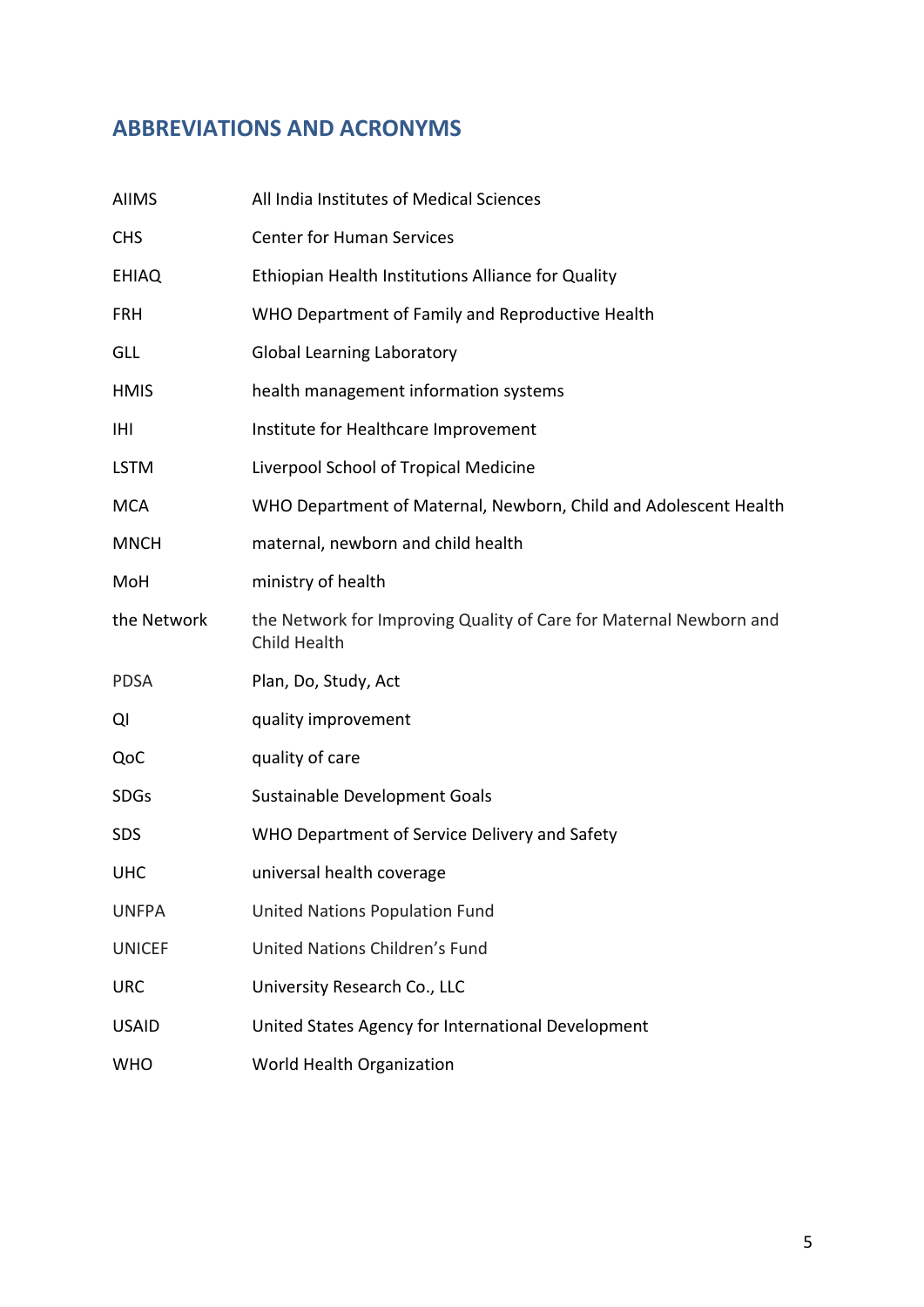# **EXECUTIVE SUMMARY**

Achieving the Sustainable Development Goal (SDG) targets for goal 3 as elaborated in the Global Strategy for Women's, Children's, and Adolescent's Health (2016-2030) will require ensuring access to safe, effective, quality and affordable care for women and children.<sup>1-3</sup> Although coverage of health services has increased, many women, newborns and children continue to die from poor care practices, even after reaching a health facility. In 2016, the World Health Organization (WHO) identified improving quality of care (QoC) for women and children as a priority. In support of this vision, ten countries led by WHO, United Nations Children's Fund (UNICEF) and United Nations Population Fund (UNFPA), and in collaboration with partners, joined forces and established the Network for Improving Quality of Care for Maternal Newborn and Child Health (the Network).

The Network countries aim to halve the number of maternal and newborn deaths and stillbirths in participating health facilities within five years. This goal calls for identification of transformative responses that will support sustainable quality improvement (QI) at scale. Under the leadership of Ministries of Health of the participating countries, the Network supports the implementation of national strategies for QoC in the health sector by pursuing four strategic objectives: leadership, action, learning, and accountability.

With the learning objective in mind, four Network country teams (from Ethiopia, Ghana, Malawi, and Uganda), technical experts, Network partners and representatives of the Network's implementation and learning working group convened for a two-day technical consultation with the aim of facilitating the design and activation of the national learning systems in support of delivering quality care for maternal, newborn and child health (MNCH) in the Network countries. During the meeting, the country teams and technical experts shared experiences from country-based learning systems related to QoC. They initiated the development of a framework that will guide the Network countries in the development of national learning systems, including aspects of documentation of implementation, operational research and information sharing. Participants also agreed on the next steps for activating the national learning system in the Network countries.

This report summarizes the proceedings of the two-day technical consultation. The meeting agenda, meeting reference documents, and presentations are available in the Annexes.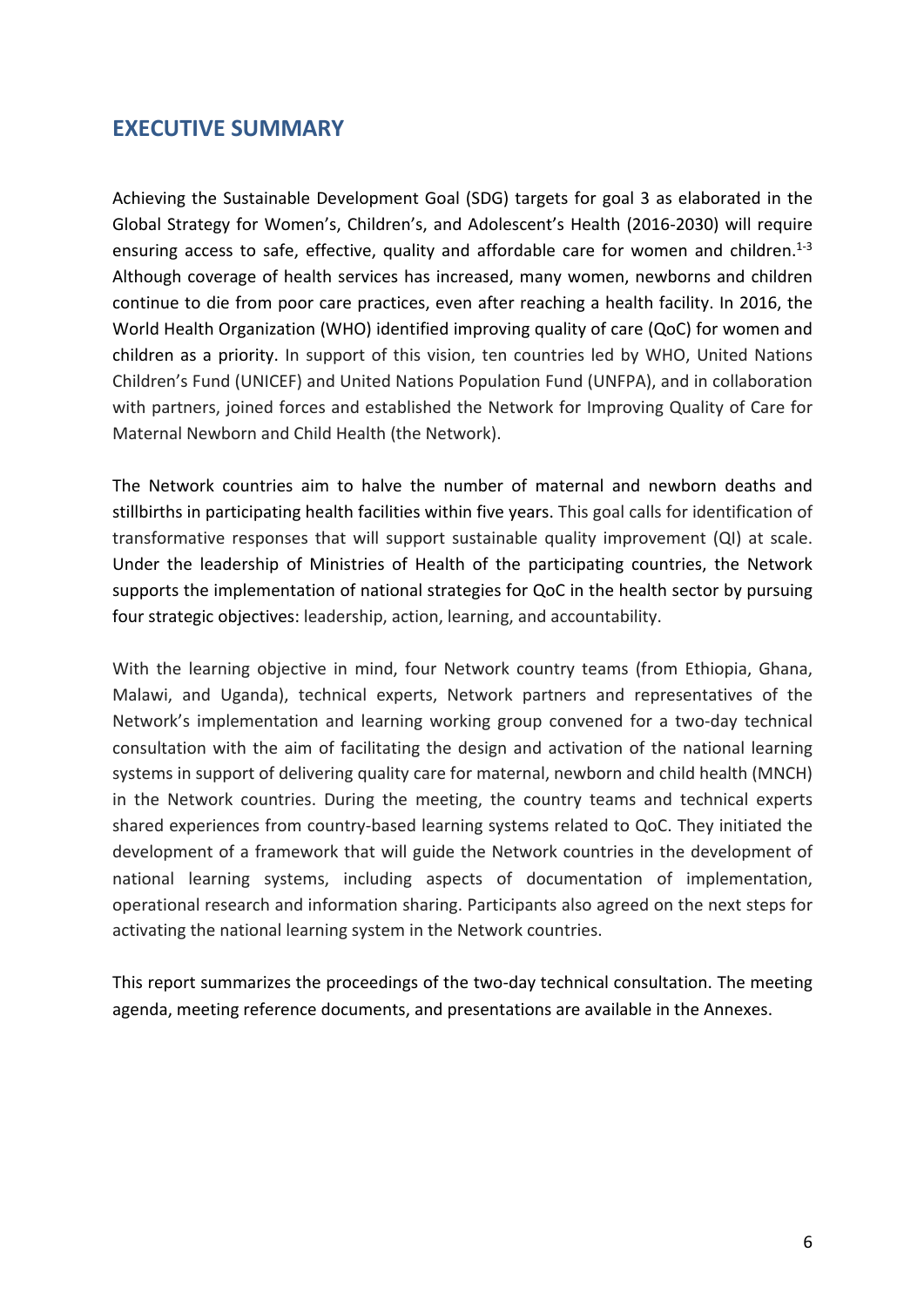# **1. INTRODUCTION**

# **1.1 Rationale for the meeting**

Achieving the SDG targets for goal 3 as elaborated in the Global Strategy for Women's, Children's, and Adolescent's Health (2016-2030) will require ensuring access to safe, effective, quality and affordable care for women and children.<sup>1-3</sup> Although coverage of health services has increased, many women, newborns and children continue to die from poor care practices, even after reaching a health facility. In 2016, the WHO identified improving QoC for women and children as a priority in addressing preventable maternal and child mortality. In support of this vision, ten countries led by WHO, UNICEF and UNFPA, and in collaboration with partners, joined forces and established the Network.

The Network countries aim to halve the number of maternal and newborn deaths and stillbirths in participating health facilities within five years. This goal calls for identification of transformative responses that will support sustainable quality improvement (QI) at scale. Under the leadership of Ministries of Health of the participating countries, the Network supports the implementation of national strategies for QoC in the health sector by pursuing four strategic objectives:

- 1. **Leadership:** Build and strengthen national institutions and mechanisms for improving QoC in the health sector.
- 2. **Action:** Accelerate and sustain implementation of QoC improvements for mothers and newborns.
- 3. **Learning:** Facilitate learning, share knowledge and generate evidence on QoC.
- 4. **Accountability:** Develop, strengthen and sustain institutions and mechanisms for accountability for QoC.

National health systems are complex, and solutions that lead to QI are often contextspecific. Much is yet to be learnt and understood about how to effectively deploy and sustain practices that deliver quality care at facility, district or national levels. Recognizing this complexity and the importance of innovative thinking, the Network's strategic objective on learning prioritizes the development of national learning systems.

Building on existing capacities of national institutions and organizations, countries in the Network are now in the process of developing the national learning systems that will facilitate cross-country and cross-sectoral learning and knowledge exchange. Informed by implementation needs and experiences, the national learning system aims to bring together a community of health practitioners from facility, district, national and global levels who share and document experiences in order to develop evidence-based yet context-specific strategies for QI for scale up.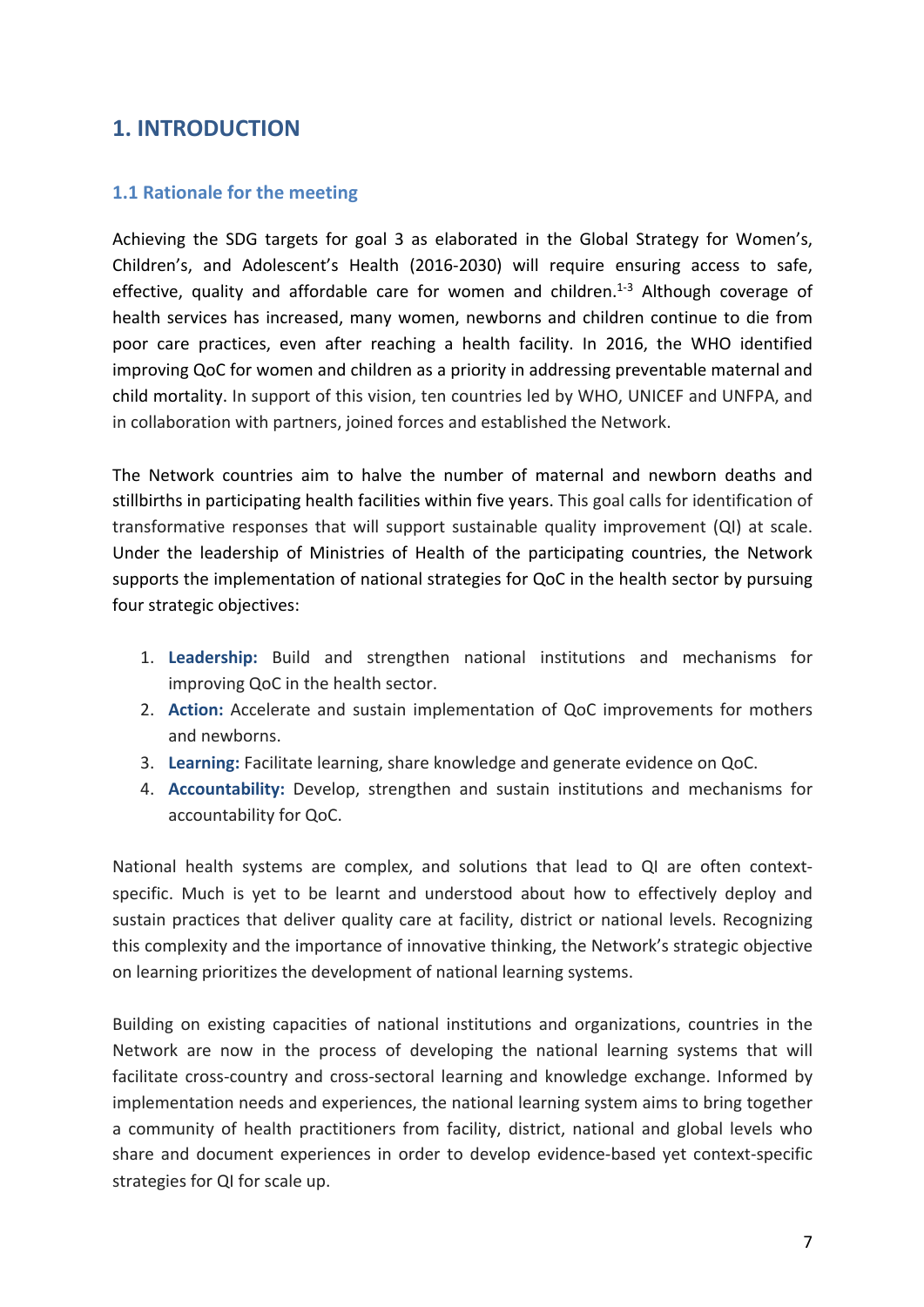The national learning systems are comprised of layers of exchanges and learning within and between QI implementing teams in facilities, district, and national levels. These layers of learning reflect the context where care is provided, as well as the broader dynamics among different actors who are involved in organizing and supporting service delivery. For simplification, the learning systems can be viewed through two interlinked levels:

- **Local learning systems**: Facility teams involved in QI cycles generate best practices and learning. Much of this learning is of interest to both providers and communities who operate at facility and district levels and face similar challenges. The identification, monitoring and sharing of this learning will be facilitated by local learning systems. The mechanisms will vary and may include face-to-face or virtual learning communities, review and supervision processes built within or outside the existing structures and support mechanisms, etc.
- **National learning systems**: Much of the QI learning generated by local systems could have potential to be taken at scale and sustained nationally. This scale up will require a national learning system to facilitate the identification, documentation and sharing of this learning. The national learning system will work with local learning systems to identify learning that has potential for scaling up by applying rigorous evidencebased processes to document, analyse and synthesize the potential learning. It is expected that the national learning systems will be supported and facilitated by national institutions that have the capacity to document and generate the evidence and best practices for scale up.

Countries in the Network are now accelerating the implementation of their national QoC roadmaps. It is therefore critical that they establish these learning systems to facilitate the learning to inform systemic changes to bring evidence based best practices to scale for sustaining QI.

# **1.2 Meeting aims, objectives and participants**

WHO convened the technical meeting with the aim to facilitate the design and activation of the national learning systems in support of delivery of quality care for MNCH in the Network countries. The meeting moved the Network towards the development of an implementation guidance note aiming to inform the establishment and running of this learning network.

Three objectives were identified for the meeting:

1. To share experiences from country-based learning systems related to QoC;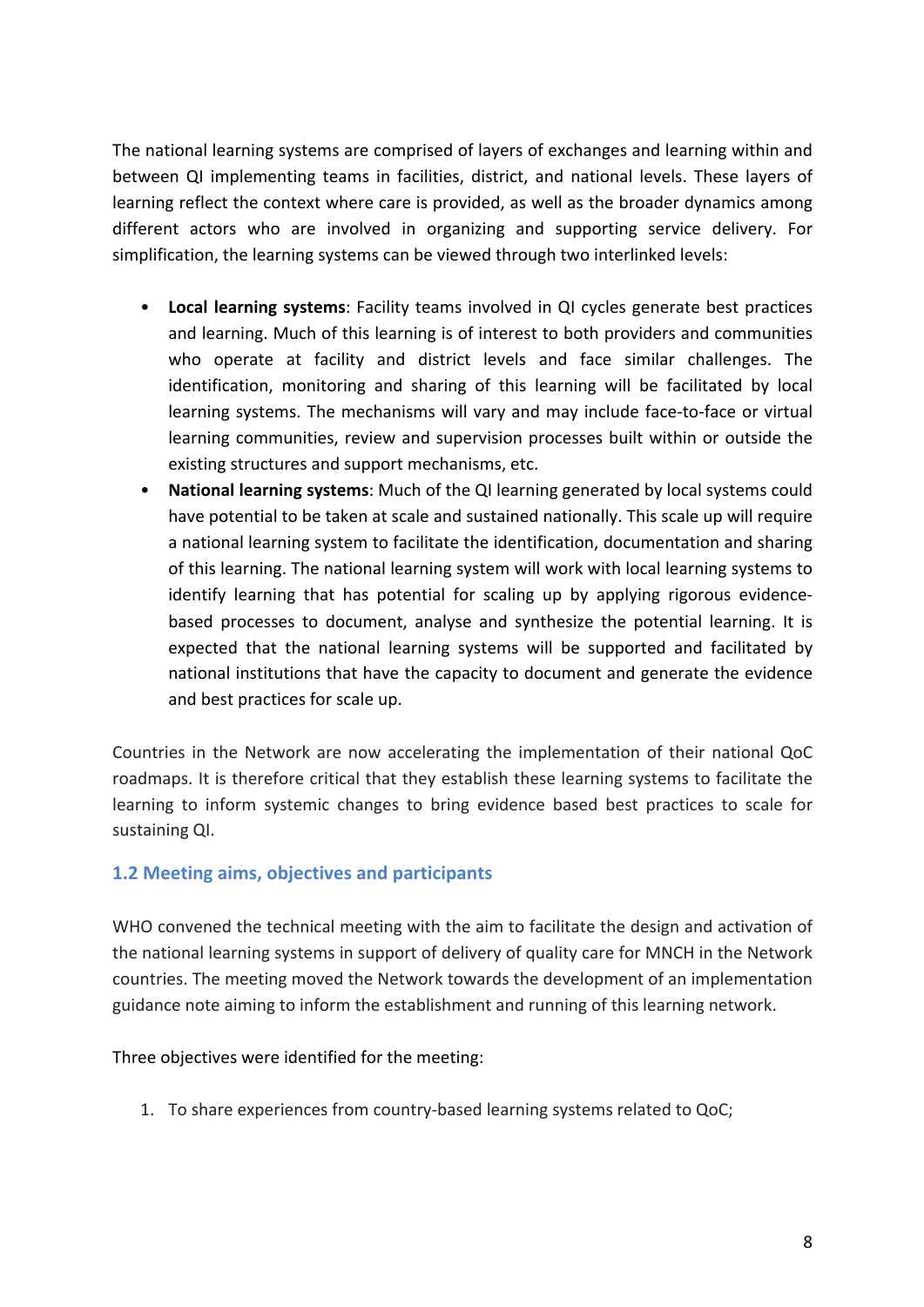- 2. To co-develop the framework that will guide the Network countries in the development of national learning systems, including aspects of documentation of implementation, operational research and information sharing; and
- 3. To agree on the next steps for activating the national learning system in the Network countries.

The discussions, in English, were informed by reference documents (Annex 1) shared with participants in advance of the meeting and by expert presentations and case studies during the meeting. The complete meeting agenda is attached as Annex 2 of this report. The expected outcomes of these discussions were to:

- Share experiences from country-based learning systems related to QoC with participating country teams;
- Finalize the framework for national learning systems, including aspects of documentation of implementation, operational research and information sharing; and
- Agree on the next steps for activating the national learning system in selected countries.

The meeting brought together 56 participants (Annex 3), including participants from four selected Network countries (Ethiopia, Ghana, Malawi, Uganda) that are well positioned to start the development of the national learning system. Meeting participants included:

- Four Network countries teams (2-4 people) represented by:
	- Representatives of national learning institution identified by the Ministry of Health Quality of Care Technical Working Group
	- Ministry of Health (MoH) focal person for Network activities
	- Local implementing partner working in the learning districts
	- Representatives from WHO, UNICEF and UNFPA country offices
- Technical experts in establishing learning networks, information sharing and implementation research related to QI; and
- Representatives of the Network's implementation and learning working group, regional and global WHO, UNICEF, UNFPA and other technical partners.

# **1.3 Funding and declaration of interest**

WHO funded specific country participants invited by WHO. Other partners interested in attending the meeting were expected to be self-funded and to provide support for some of the country team delegations for which support was not possible through WHO.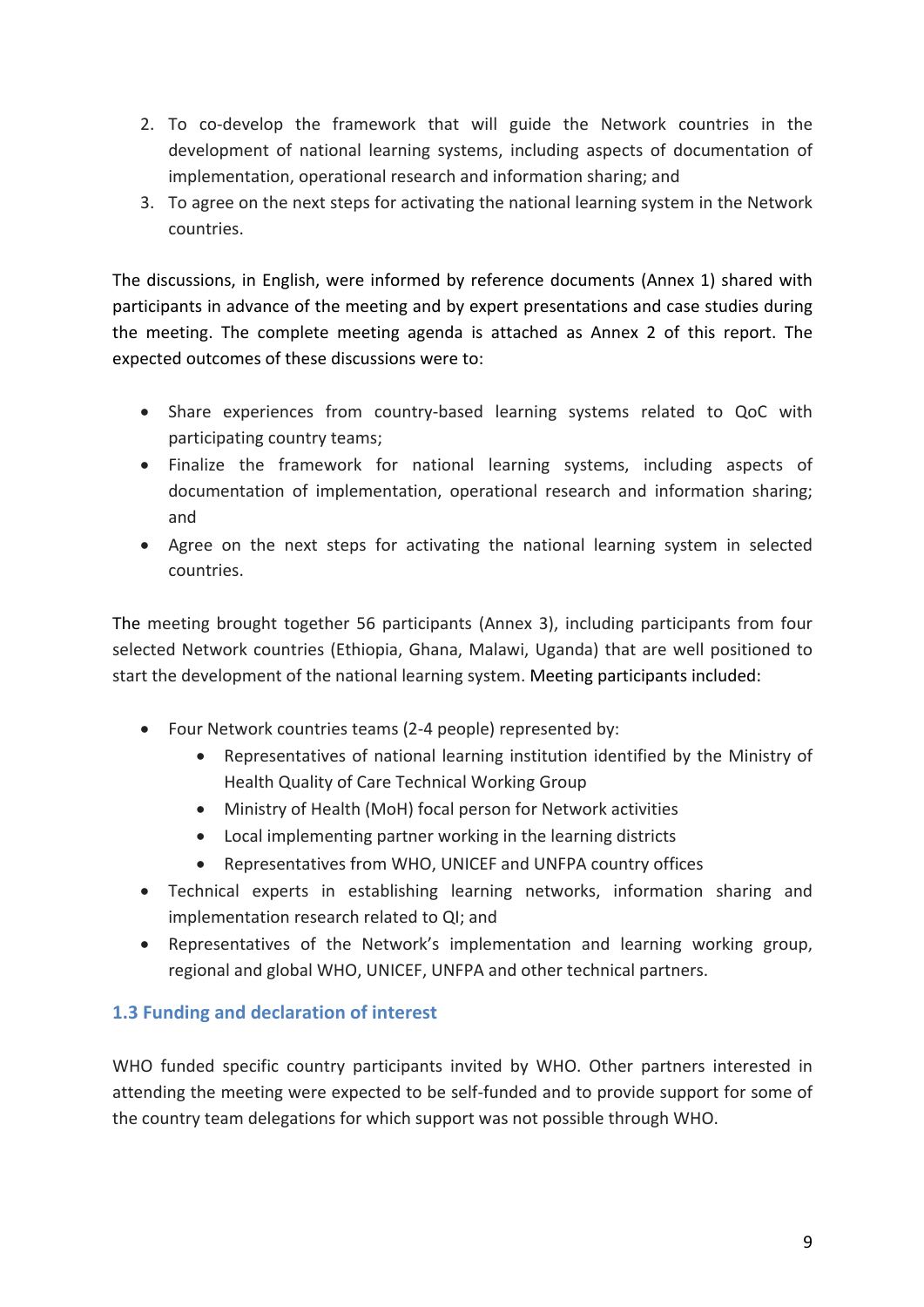All participants were required to submit a declaration of conflicts of interests prior to the meeting. The Network Secretariat reviewed the declarations and identified no conflicts of interest.

## **1.4 Report content**

This report synthesizes both the content shared and issues raised in the presentations, discussions, and working groups. Greater detail of the presentations' content is available in Annexes 4-24. The report concludes with key messages and next steps to further develop and to implement the Network's strategic objective of learning.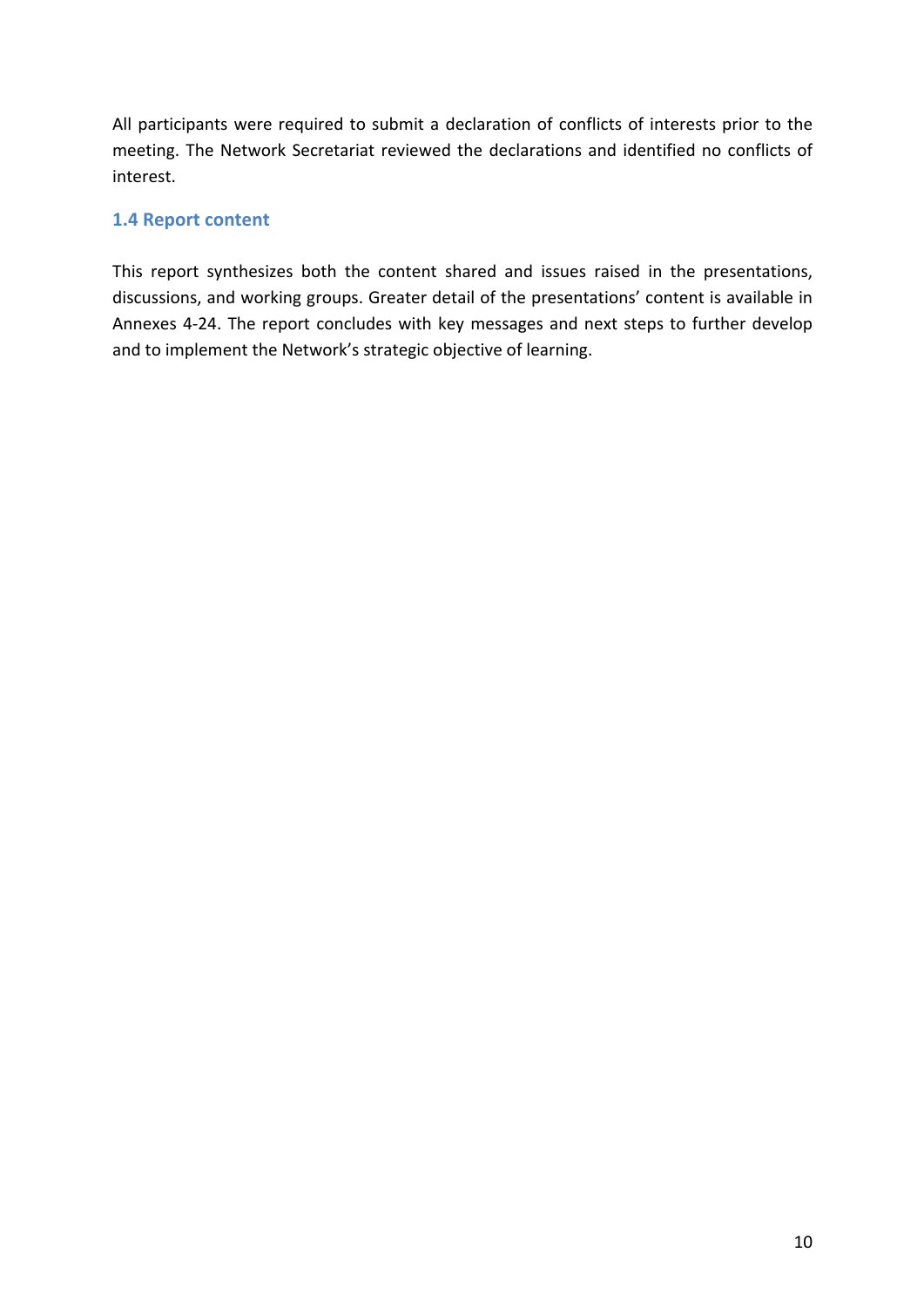# **2. LEARNING AS A CORNERSTONE**

Learning is a cornerstone for sustaining and scaling up QoC for MNCH. It is critical to sustain investments and lessons learnt. As one of the Network's four strategic objectives, specific outputs under learning include:

- a common language to document and share QoC efforts and improvements;
- the development and activation of mechanisms for sharing and facilitating exchange of learning; and
- the application of a process for evidence-based analysis and synthesis of knowledge and sharing.

National learning systems ensure that learning occurs and is shared across all levels of the health system to drive policy change. These systems inform countries' actions for sustaining and scaling up QoC. They build excitement and motivation within and between countries by sharing progress and challenges. Learning systems also provide a growing inventory of tested ideas and make data transparent, comparable, available and easily accessible. They must have a set of core indicators, a system for capturing qualitative data (e.g., case studies), and data collection synthesis.

Within learning networks, learning opportunities occur at all levels. Critically, partners must showcase both their successes and failures, as showcasing only the best practices and successful experiences interferes with learning processes. At the community and facility levels, frontline QI teams learn for better patient care. At the district and regional levels, learning occurs across facilities and communities for effective district management. At the national level, countries learn across districts for scale up. Globally, learning occurs across countries for replication. For a learning network to be effective, it must:

- develop or strengthen data systems to integrate and use QoC data for improved care;
- develop and strengthen mechanisms to facilitate learning and to share knowledge through a learning network; and
- analyse and synthesize data and practices for an evidence base on QI.

Greater detail about these criteria appears in Annex 4.

A need exists to establish a learning network to sustain QoC at the country level. In a case study from Malawi, learning requires a culture of documentation at health facilities to understand what works, optimization of existing structures within districts, and investment in the establishment of a national learning centre and learning labs for QI. Planning for implementation of QI requires consideration of effective methodologies and cost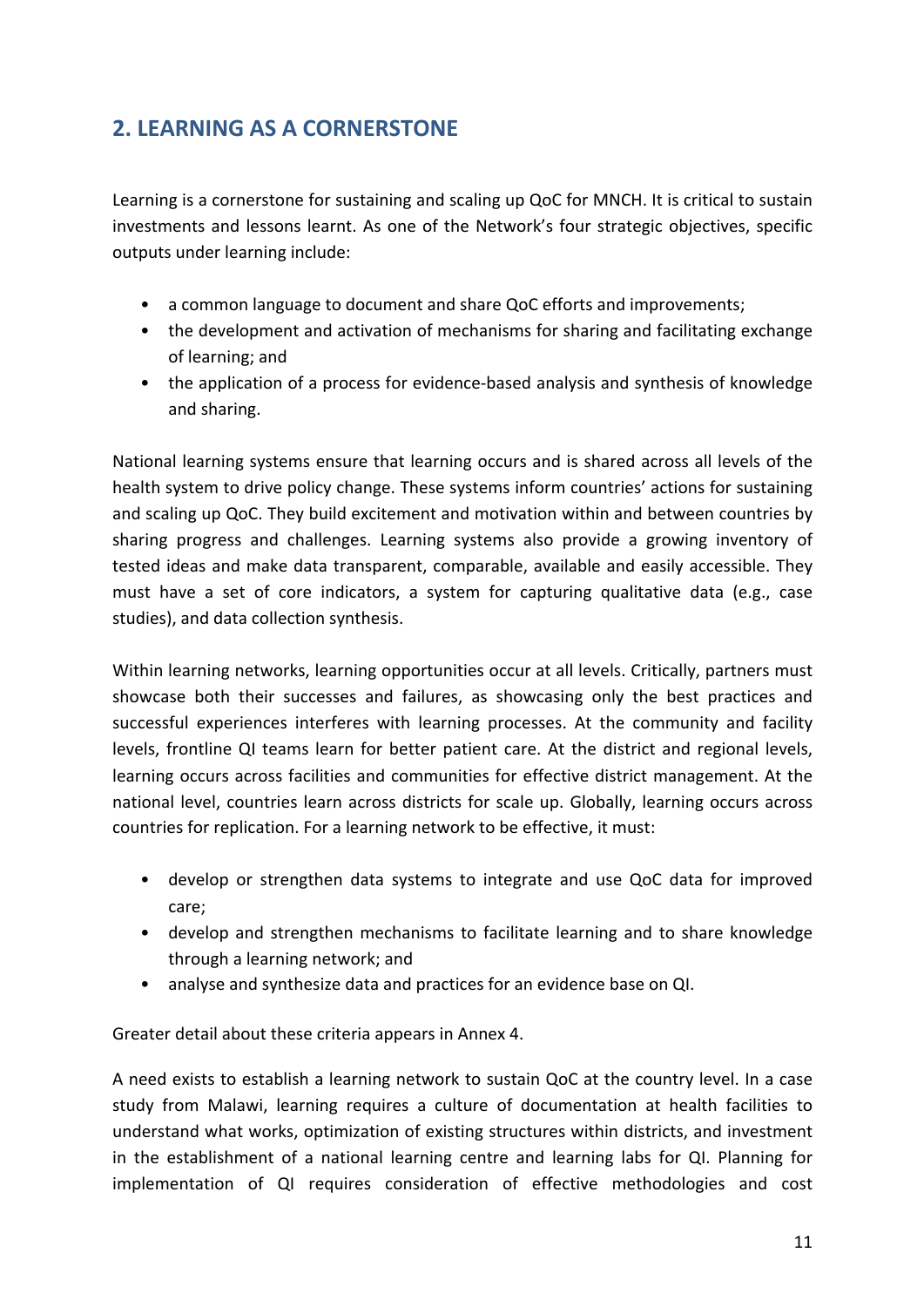implications. Although human resources remained a challenge, one district in Malawi found that the introduction of QI activities resulted in 144 days without a maternal death. Learning is a powerful mechanism for influencing policy.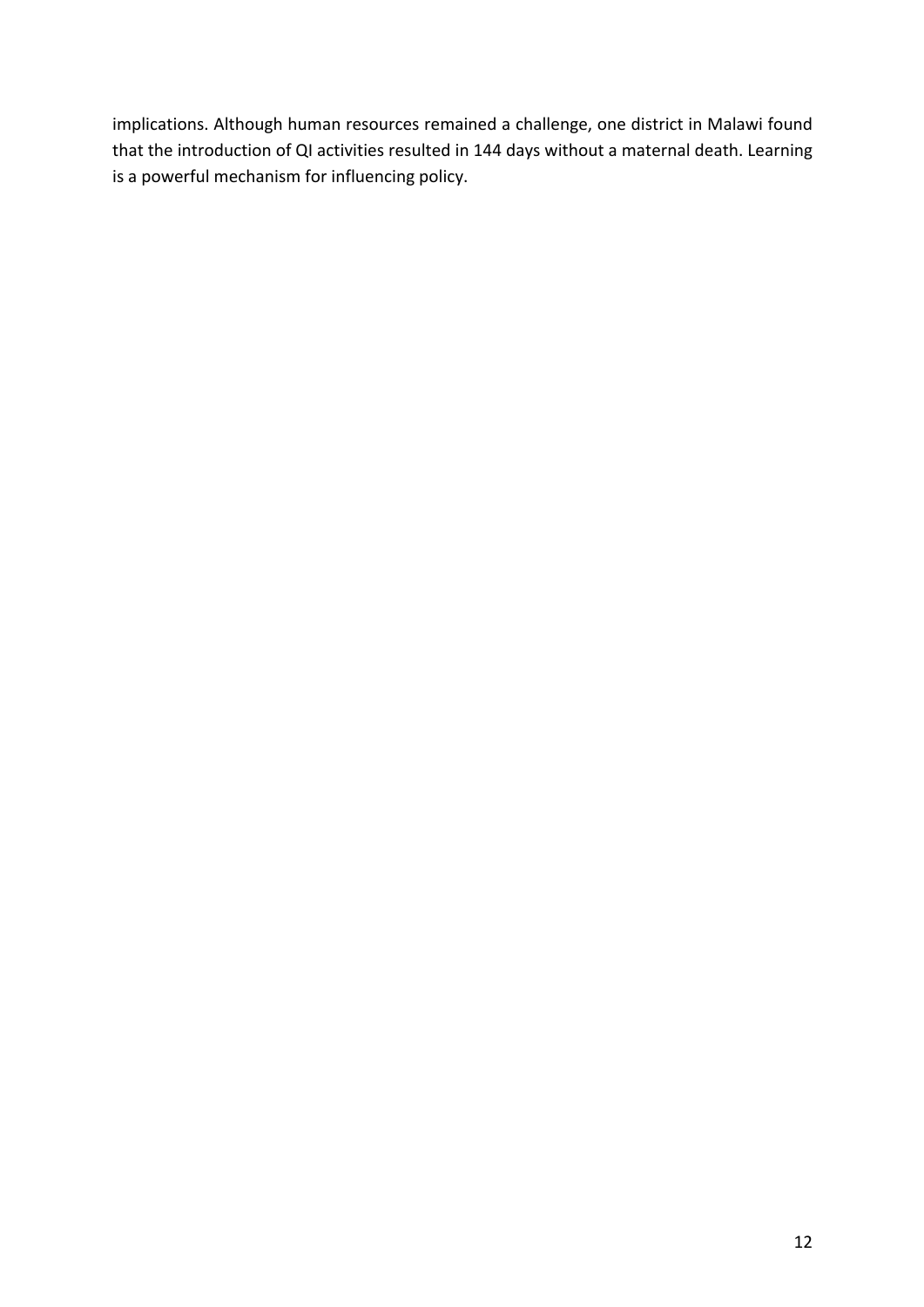# **3. EXPERIENCES FROM COUNTRY-BASED LEARNING SYSTEMS**

Countries shared experiences from country-based learning systems related to QoC, including implementation experiences and other lessons learned. These experiences will inform the development of a national learning system.

## **3.1 Government systems to support learning in Ethiopia**

Systems to support learning in Ethiopia occur at each level of the health system. At the facility level, learning occurs from client satisfaction surveys, Functional QI Teams, and pregnant mother conferences, for example. Additionally, facilities focus on building capacity in specific areas using a process that includes peer-based validation to help establish a culture for quality. Quality focal points within districts provide coaching and mentorship at the facilities. Each hospital chooses its own base process for QI, benchmarks its work and documents its best practices. This information is then sent to officials at the regional level. At the regional level, this information is validated during facility visits. Best practices are escalated upwards to the national level where they are disseminated.

The MoH does not prescribe the interventions or methodologies that must be used to improve QoC. Rather, health facilities themselves come up with the change ideas based on the problems they identify. If the ideas are successful, then they are shared within the learning systems. The MoH is responsible for oversight, documenting best practice, and Ethiopia's national quality strategy. Through a committee, the MoH aligns the various activities and methodologies. This process creates a competitive culture and puts on political pressure and leaders to become committed to QoC. To ensure that leadership is strong at all levels of the health system for learning, the MoH provides grants for projects at the facility level. These grants reward performance and facilitate the investment of health managers at different levels of the health system. Budget support for activities like meetings is limited, but support is critical to filling gaps.

Ethiopia's leaning district network includes 15-18 learning districts with high performance facilities supporting low performance facilities. Annex 5 expands upon the activities at each of level in the system and diagrams where QoC efforts sit within the national health system governance structure. The national framework shows how QoC will be delivered and how the model is adaptable at all levels of the health systems, including the grassroots level. The governance structures and approaches for QI reflect the different responsibilities at each level of the health system. The structures and approaches at each level speak to each other. The Health Service Quality Directorate is responsible for overseeing QI activities and coordinates with the programme directorates to ensure that learning can be dispersed to other related or non-related programmes.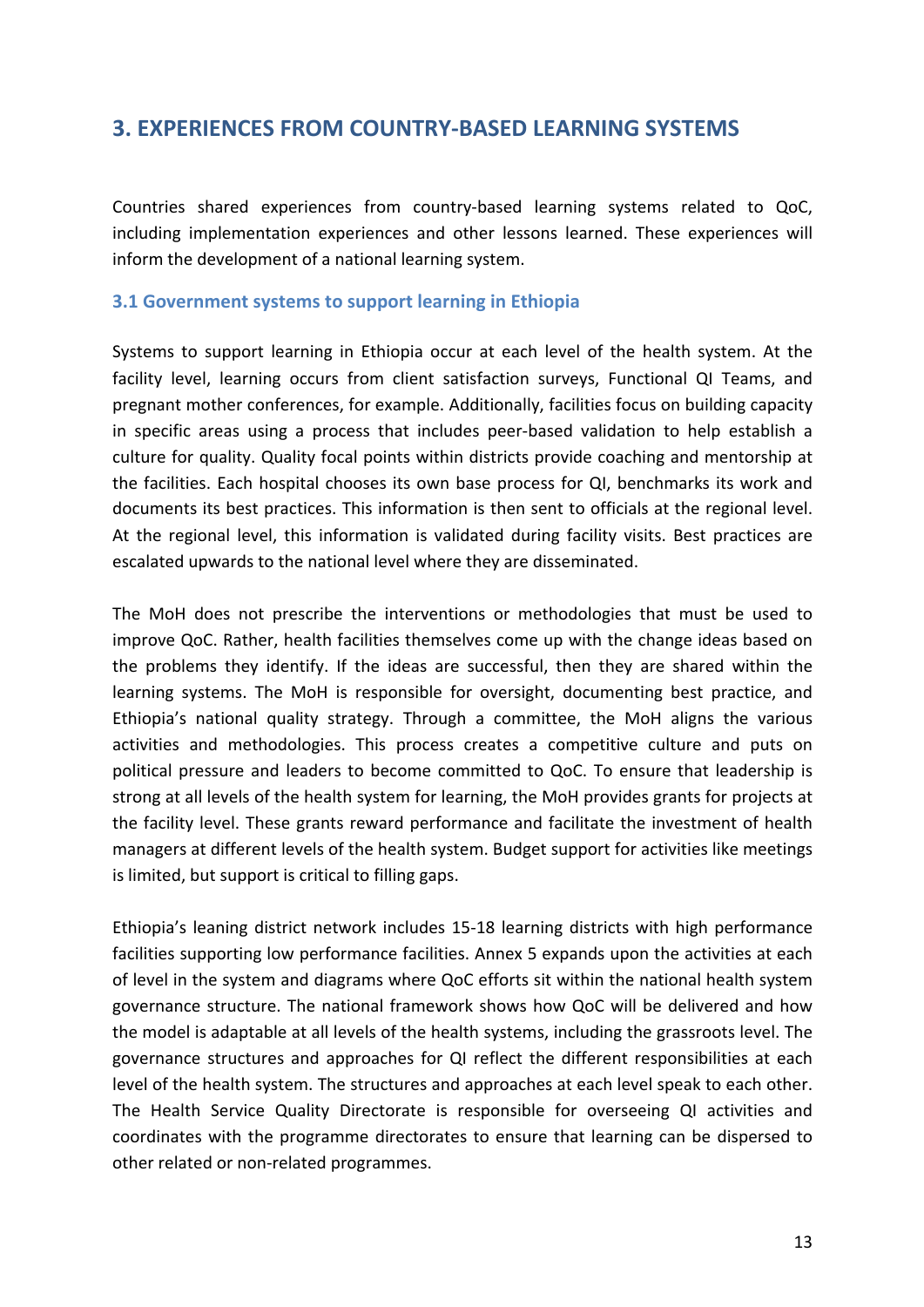Annex 5 also illustrates the Ethiopian Health Institutions Alliance for Quality (EHIAQ) Collaboration and partnership framework for supporting learning on QoC. Lead hospitals support member hospitals and health centre clusters. District learning networks spread from lead hospitals to health posts with high performing facilities supporting low performance facilities.

## **3.2 Establishing learning systems at district and facility levels in Uganda**

In northern Uganda, the United States Agency for International Development (USAID)- ASSIST project developed its learning system through a collaborative improvement model with the goal to develop a systematic approach for assessment and implementation. Fifteen sites (e.g., regional hospitals, health centres, peripheral units) simultaneously tested changes, common indicators, and peer learning about how to improve care. This method set sites up for best practices to be scaled based on the maternal and newborn health QoC standards.

Interventions were addressed at each level of the health system, and motivation for change was intrinsic. Uganda had no allocated budget for change ideas, and improvement processes at sites were not based on financial support. Rather, the learning meetings drove the process changes that led to improved quality. Learning occurred at district monthly meetings and could occur from a distance. Other learning innovations included MoH protocols, skills labs, and suggestion boxes. The project did not include new technologies in the learning system; however, in different aspects of the overall QI programme, collaborating teams did use social media and other similar tools to facilitate learning. The pilot programme identified common gaps in learning systems, such as communication, respect and dignity, and staff retention.

To develop learning systems for quality MNCH, USAID-ASSIST has identified a need to have unified goals, focus on specific standards such as those where the performance is inadequate, build on lessons learnt, measure impacts and link to the global community. The programme used triangulation in order to ensure data validity. It also used data trends to monitor the situation rather than standalone snapshots. Based on these data, the programme has produced significant changes, including increases in the hospital budget and procurement. Communication has also improved. Coaching reports are needed next to uphold this trajectory. To maintain motivation and sustain QI beyond specific projects, countries must have leadership and ownership to establish learning systems. Greater detail of this pilot programme, including the facility self-assessment tool and programme outcomes, appear in Annex 6.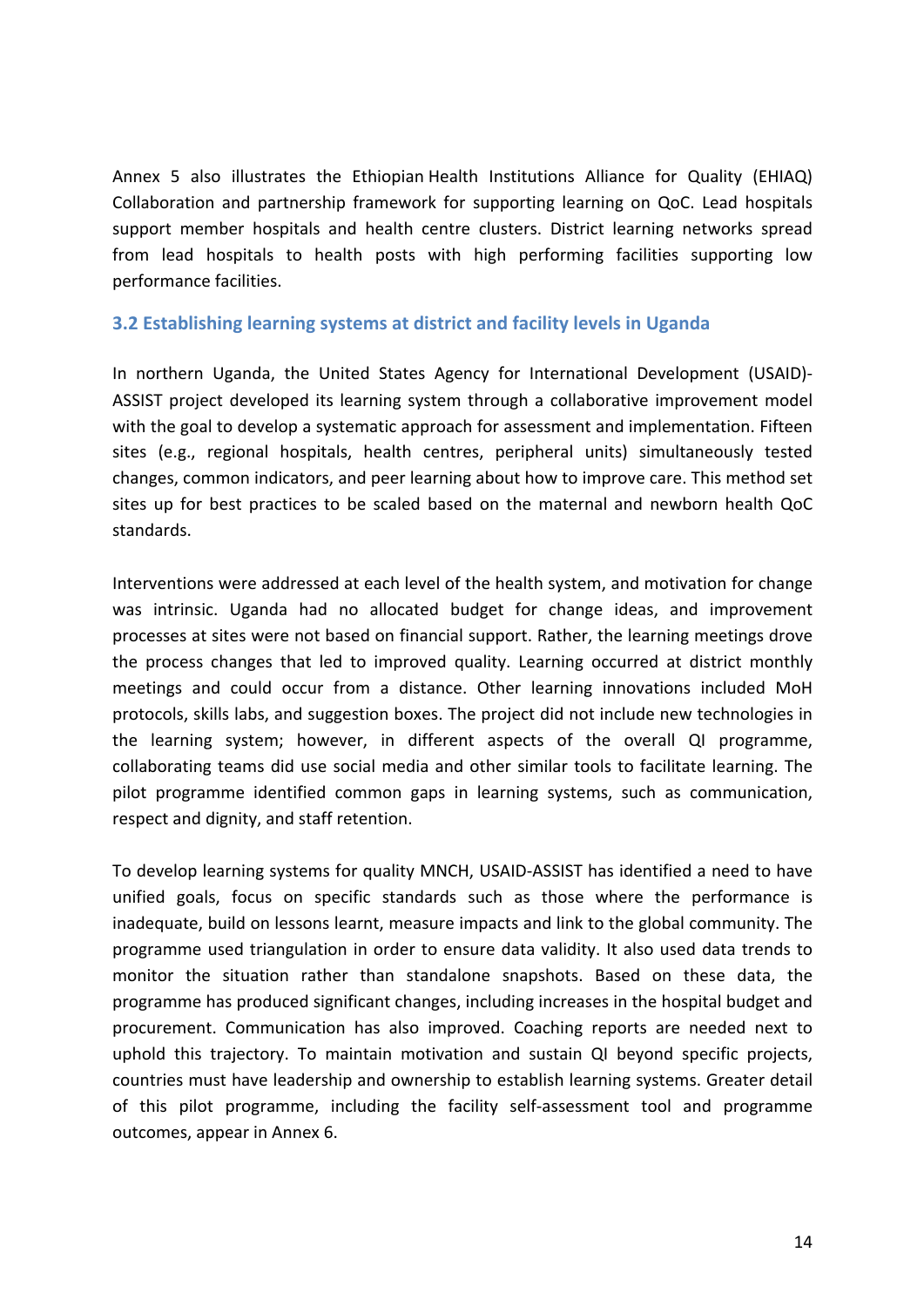# **3.3 Building institutional ability to manage learning systems for quality of care in India**

In India, the USAID-ASSIST project built institutions' ability to manage learning systems for QoC. The project aimed to reduce mortality and support the spread of QI methods in institutions in the Indian health system. The planning phase required implementers to understand the system's limitations so that the QoC programme's implementation could be adapted to the system. Each health system needed to precisely define what QI and learning means within their health system. This included defining which key structures are needed to implement QI and which tools were needed to assess systems readiness to implement and calibrate health system for implementation of QoC interventions. Most health systems, however, lacked a structure or system to help individuals learn and to sustain QI efforts.

During the project's implementation in six districts, it faced common barriers such as negative attitudes about the QoC changes and misunderstandings about what was expected. It is a challenge that QI does not necessary show impact. There are three ways to address universal barriers to why people think QI will not work:

- 1. Analyse and share patient-level results.
- 2. Generate aggregated data.
- 3. Adapt learning so that people can learn in different ways and will be better able to work with their counterparts.

Different types of skills are needed for learning. Learning is contextual and cultural. It comes with a cost and requires an investment. Since not everyone likes to learn, telling the story is crucial. Key take away messages from the project, which is detailed in Annex 7 along with single-facility case studies, include the following:

- Be precise with terminologies.
- National leadership must define what quality means within its health system.
- Start as quickly as possible in order to overcome the universal barriers to implementation. As little successes occur, they motivate health workers.
- Generating aggregated data is important for providing evidence for change.
- Learning requires champions.
- QoC requires a holistic approach.
- Eliminate fear. Be nice and optimistic.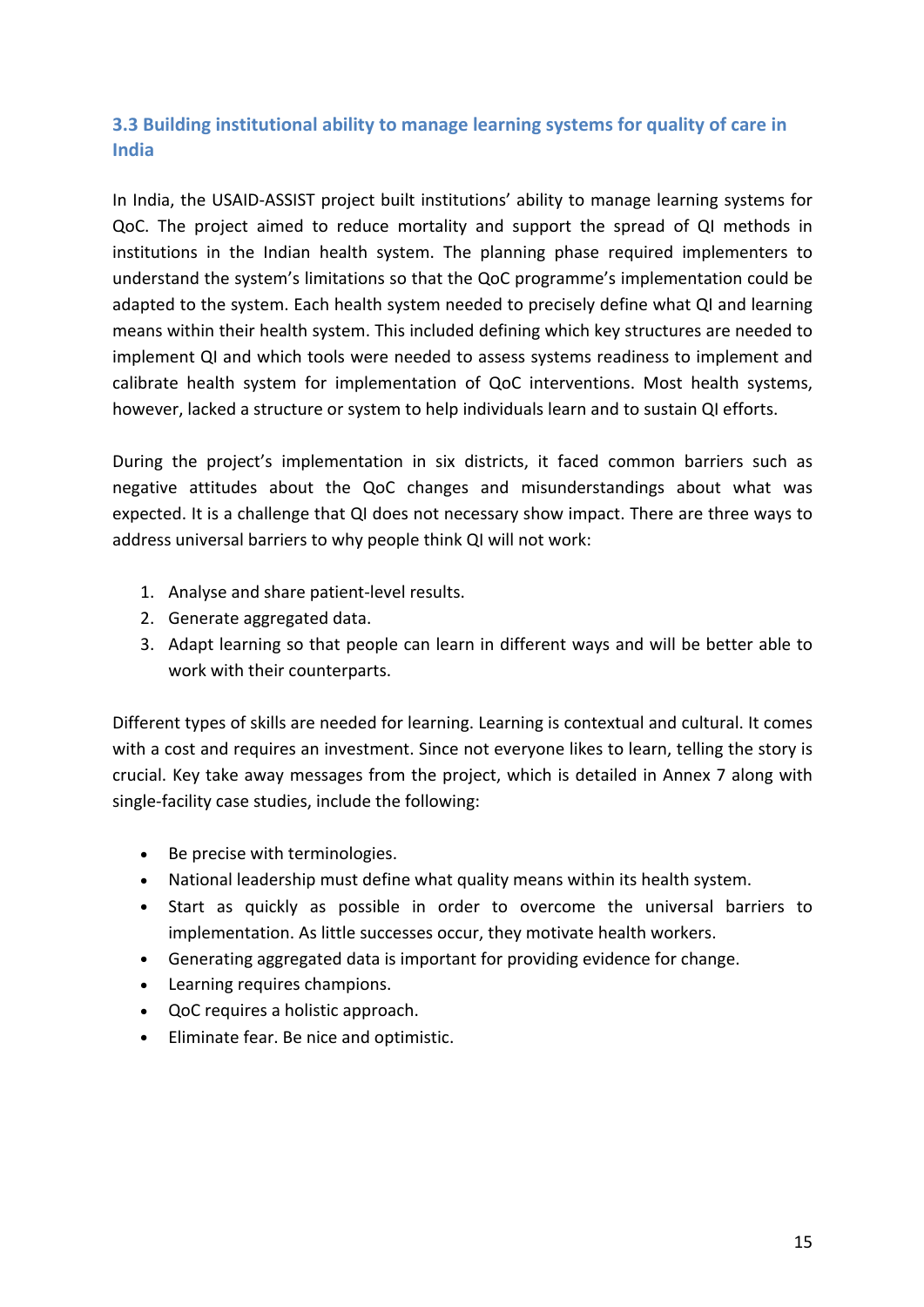# **4. APPLYING IMPLEMENTATION SCIENCE TO IDENTIFY AND SCALE UP EFFECTIVE LEARNING**

## **4.1 Overview of implementation research**

Implementation research occurs in the 'real world' and addresses how the 'how,' 'why', and 'what' are implemented as well as their effects. More specifically, it is "the scientific inquiry into questions concerning implementation—the act of carrying an intention into effect, which can be policies, programmes, or individual practices," (Annex 8). Concerns with interventions may occur at multiple levels (i.e., politics, programmes or individuals). Conducting implementation research requires implementers who ideally embed the research into their programmes and adapt implementation designs to local context.

In implementation research, the research question determines the methods and assumptions. Developing research questions is a complex process requiring researchers to follow eight steps:

- 1. Describe the intervention.
- 2. Describe the context.
- 3. Describe the system.
- 4. Describe the current implementation strategy.
- 5. Describe the barrier.

If researchers cannot answer describe the barrier due to a lack of information, this step should be the focus of their implementation research. If they have sufficient information about the five points above, they continue with the next step:

6. Describe the systems failure or underlying issue.

If researchers cannot describe the systems failure or underlying issue due to a lack of information, this step should be the focus of their implementation research. If they have sufficient information about it, they continue with the next step:

7. Describe what implementation strategies or changes could be used to address or overcome this failure.

If researchers cannot describe the possible implementation strategies or changes, this step should be the focus of their implementation research. If they have sufficient information about it, they continue with the final step: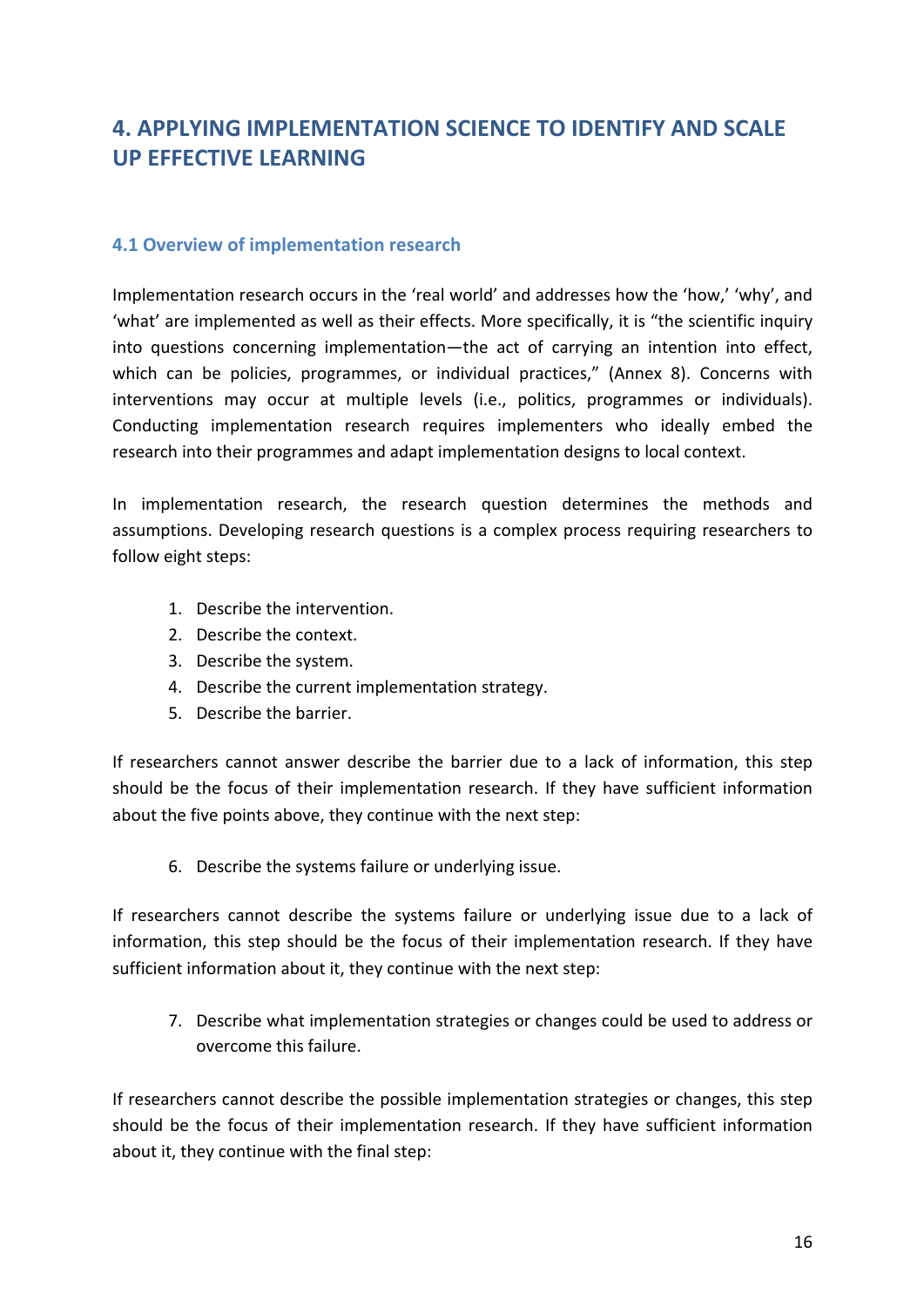8. Is/are the implementation strategy/strategies effective? What implementation outcomes will you measure to know?

Researchers who have reached the eighth and final step have identified a new implementation strategy that requires testing. This step should be the focus of their implementation research. If one does not know the problem, the problem is in the process and may require implementation research. If the problem is known, then it is a management issue. Annex 8 includes implementation research questions from a case study in Senegal and offers an exercise for developing research questions. Implementation research funds (US\$20,000) are available to the four Network countries that participated in this meeting.

## **4.2 Using implementation science to document and learn**

In India, the Janani Suraksha Yojana conditional cash transfer scheme increased the number of births at government health facilities. This increase has affected health facilities unequally. Already burdened district hospitals experience a major burden, while primary health centres remain largely unutilised. As a result, perinatal and neonatal mortality have stagnated. To test the hypothesis that improving quality of services leads to improved faith of the community and thus improved service utilisation at primary health centres, researchers in India used implementation science to document and learn. Researchers tested a holistic QI package in a stepped wedge randomized controlled trial among 15 primary health centres in Haryana.

Facility teams with external facilitation drove the QI package that included capacity building, regular review of key inputs and outcomes, and identifying and closing gaps. They sought to improve 12 critical practices for improving QoC for MNH using readily available tools and packages. QI processes occurred internally and externally. Internal QI processes focused mainly on quality and included weekly meetings. External QI processes focused mainly on assessment, feedback, motivation and problem solving. These processes involved external experts and quality coaches.

Following implementation of the QI package, researchers found a modest improvement in seven of the 12 critical practices: meeting participation of nurses and doctors, hand hygiene, number of deliveries at the primary health centres, skin-to-skin contact, recording of fetal heart rate, use of the partograph, adequate discharge preparedness (e.g., exclusive breastfeeding at discharge, counselling on danger signs), and discharge after 24 hours after delivery. Factors such as the transfer of staff and gaps in leadership at the facility level affected the impact of the intervention. Importantly, the results showed that most stillbirths and maternal deaths happened before women reached the primary health centres.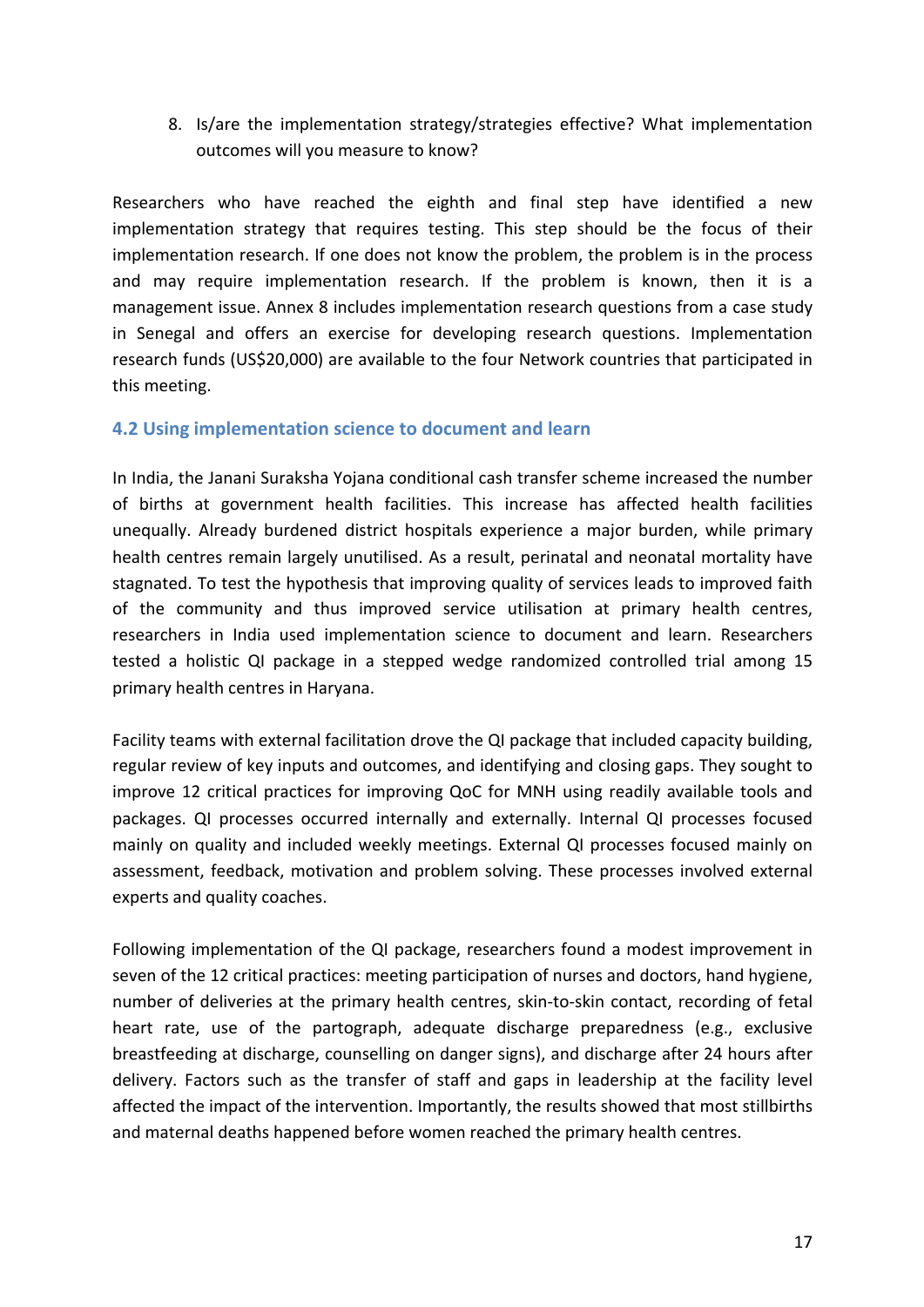Based on the findings and case studies reported in Annex 9, operationalization of the QI model was feasible, acceptable and effective. It improved utilization of services, confirming the initial hypothesis. To ensure internal and external QI support, on-going efforts are needed.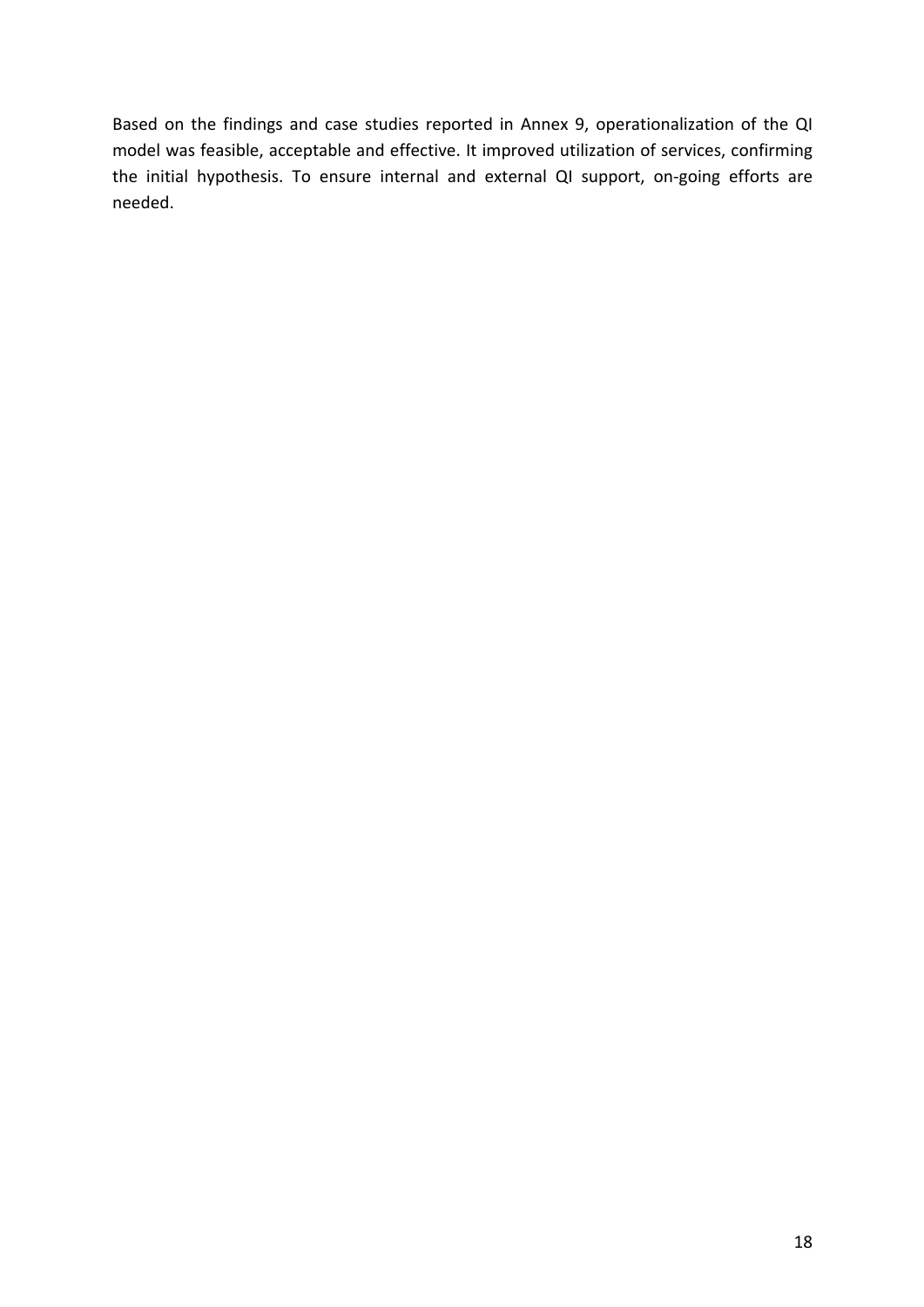# **5. APPROACHES, TOOLS, AND PLATFORMS TO SUPPORT LEARNING**

Learning within and between countries requires a common language for learning, standardizing documentation and reporting. A variety of tools are available for health facilities and districts to record and track change ideas, to conduct routine monitoring, and to document improvements in QoC. Platforms are also available to facilitate learning about quality care between countries.

## **5.1 WHO Programme reporting standards**

In response to the need for adequate and transparent reporting about programme processes, WHO developed *Programme reporting standards for sexual, reproductive, maternal, newborn, child and adolescent health.* <sup>4</sup> Standardized reporting and systematic data collection are crucial for successful replication, scale-up, and the interpretation of results and lessons learned. The reporting standards provide a template to ensure systematic data collection on 'what' works, 'how' it works, and the context ('where') it works. Programme implementers and researchers may use this template for describing programme preparation, implementation and evaluation processes. The tool includes five components (i.e., programme overview, programme components and implementation, monitoring, evaluation and results, and synthesis) plus a checklist and is intended for use in multiple ways during a programme's life cycle. It is adaptable for work on QoC. Additional details of the tool's development and organization are available in Annex 10.

## **5.2 Tools to document learning in district and facility approaches**

Countries seeking to document learning in district- and facility-level approaches to improve QoC may consider structured learning stories and/or reporting templates.

## 5.2.1 Learning stories

Learning stories require a beginning, middle, and end. At the facility level, the beginning of a learning story requires documenting the aim and objectives of a specific patient goal. The middle requires documenting the methods one used to reach the goal and the context (e.g., barriers, facilitators) in which this approach was used. At the end of the facility-level learning story, one must describe what was improved and what was done, documenting what the data show and situating the story in the context of the bigger picture. When writing learning stories at the district level, the beginning and end are the same as they are for a facility-level learning story. The middle of the story, however, is longer to reflect the multiple methods and activities used at the district level to achieve the goal. Examples are available in Annex 11.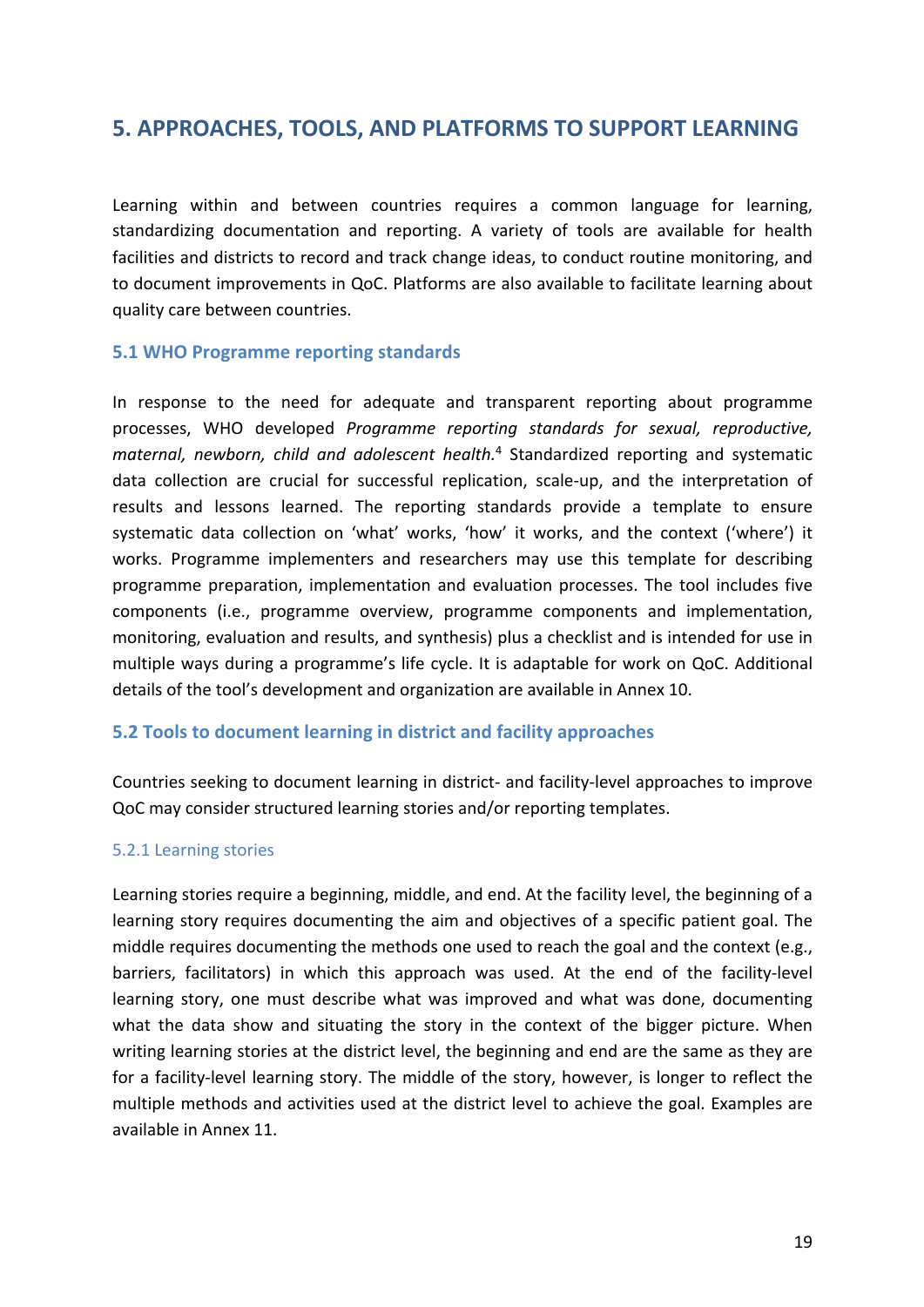## 5.2.2 Reporting templates to capture district-level changes ahead of national scale-up

The Plan, Do, Study, Act (PDSA) process captures knowledge and change processes to make them more efficient and effective. The lessons learned may be adapted in response to a change in context. Change ideas include the 'good idea' as well as the data to support the idea. These ideas may be linked to theory and WHO standards, and they can lead to scaleup. Developing a change package requires (1) recording changes introduced at specific steps in the pathway (i.e., when, where, how); (2) evaluating evidence linking introduction of changes to process performance; (3) building a package of successful changes for each step along the continuum of care; and (4) scaling up the change package. Annex 12 illustrates the steps in this process by presenting change ideas along the tuberculosis care pathway at a South African sub-district with 53 clinics.

## **5.3 Tools to monitor and document improvements**

Tools like dashboards and data aggregators exist for routine monitoring and documenting improvements at the facility-, district- and national-levels. Examples of how to document and disseminate learning appear in Annex 13 along with additional resources from USAID-ASSIST. These tools capture the changes needed for continuous improvement processes as well as the data. Researchers and implementers have different motivations, particularly around publishing, that may influence tool selection. Tool selection, motivating frontline workers to document QoC improvements, linking tools and approaches and disseminating information require greater thought and input from the Network.

#### **5.4 Platforms to support learning across countries**

#### 5.4.1 WHO Global Laboratory for Quality Universal Health Coverage

The WHO Global Learning Laboratory (GLL) for quality universal health coverage (UHC) is a repository of online information about quality UHC with links to MNCH. Its purpose is "to create a safe space to **share** knowledge, experiences & ideas; **challenge** those ideas & approaches; and **spark** innovation for quality UHC," (Annex 14). Using different mechanisms for capturing emerging learning on QoC, it documents the 'what' and 'how' using simple and precise language. The GLL also seeks to collectively define the way forward for linking MNCH QoC learning with broader QoC efforts. Clinical care is complex and requires quality at the frontline. Rather than unnecessarily reinventing QoC, the GLL seeks to support learning between countries so that members of the platform can access existing knowledge and exchange ideas. With programmatic pods driven by participants' interests (e.g., compassion; water, sanitation and hygiene), country deep dives, workshops, and knowledge products, for example, the platform is more than a traditional learning platform. Anyone may register to join the GLL (www.who.int/servicedeliverysafety/areas/qhc) and access its packaged learning resources.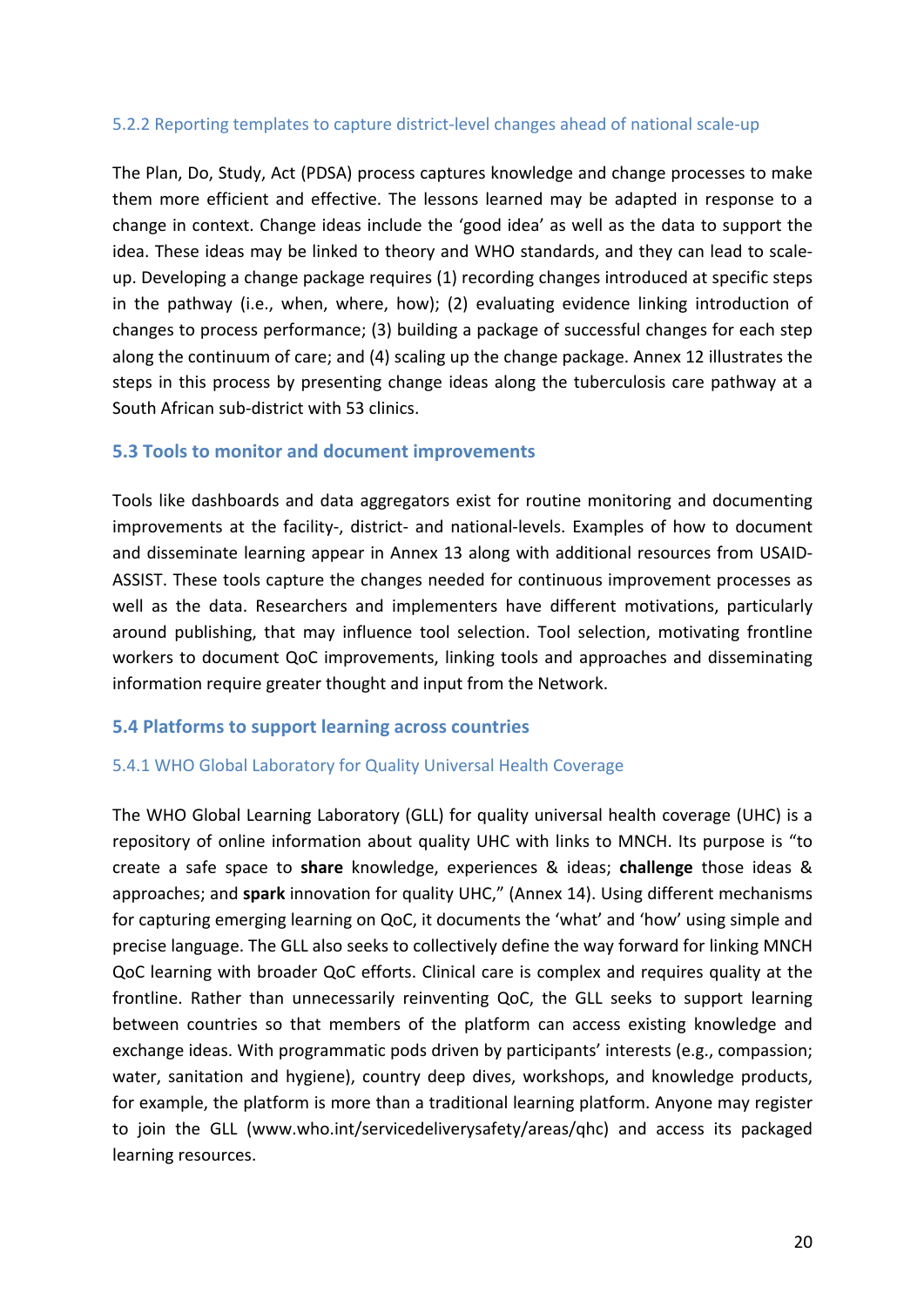## 5.4.2 The Network for Improving Quality of Care for MNCH

The Network provides opportunities for global learning via its website (www.qualityofcarenetwork.org) that features three types of tools (Annex 15). Website visitors and Network members may access knowledge (e.g., library, database, country pages) or packaged learning (e.g., documentation, stories, podcasts). Individuals and countries may also exchange know-how, engaging with other members through the communities of practice, webinars, and social media (@qualitycareNET).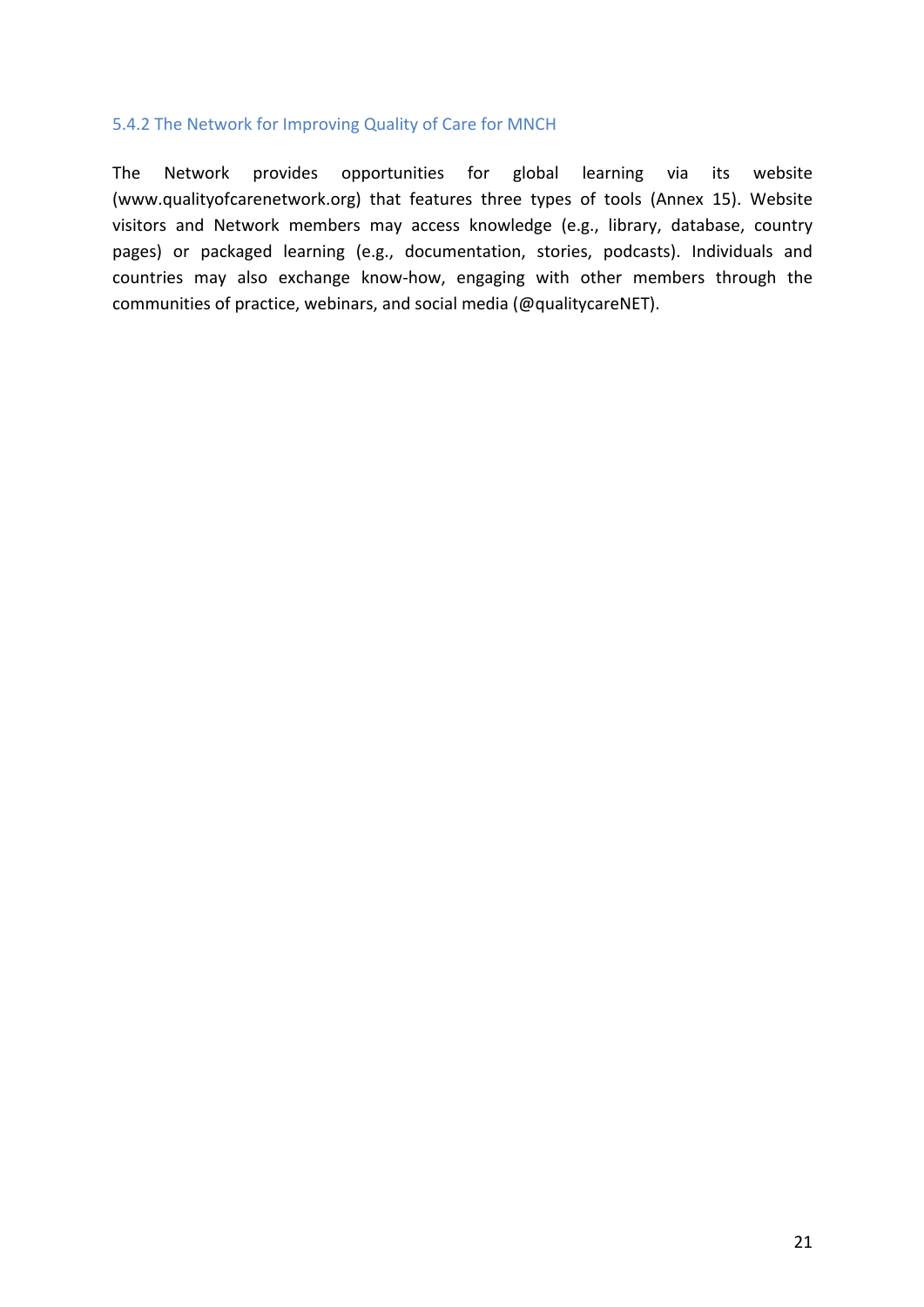# **6. DEVELOPING GUIDANCE FOR BUILDING NATIONAL LEARNING SYSTEMS**

## **6.1 Initial thoughts from the Secretariat**

The Secretariat developed a matrix to assist initial thinking around the development of guidance for building national learning systems to sustain and scale up delivery quality MNCH care (Annex 16). The matrix outlines who learns, what is learnt, how to document learning, and how this knowledge is shared across all levels of QI efforts (i.e., from the health facility or community up to the national level). Learning is expected to occur in two directions:

- Horizontally, learning occurs, is documented and is shared within the same level of implementation (i.e., across facilities, across districts or nation).
- Vertically, knowledge from within facilities is shared up to district level, and knowledge from the district is shared up to the national level. Knowledge from the district and national levels may be shared internationally across countries in the Network.

National learning systems should ideally have both data and stories. The data will cover information on what will is needed to scale up the QI initiatives and advance health. The stories will expand on how this scale-up could be achieved by documenting the best practices. Common tools may need to be developed to capture these data and stories. Mechanisms to share this learning require further exploration, including whether existing platforms could be leveraged to share learning or whether new platforms must be created. Sharing learning will therefore require the development of a common language and defined terminology to be used within facilities, districts, countries and countries in the network. This task may need to be developed early on by the Network.

Building national learning systems may also require additional support for the learning process as well as links to processes that help identify which learning to scale up and implement quickly (operational research). For instance, at the facility level, there may be a need for QI coaching and a re-design of systems with the aim to optimise and use of existing management processes to address the QI initiatives and learning. Similarly, additional support may be needed at the district level (e.g., change in district management practices and operations research) and at the national level (e.g., understanding systems support for learning, a National Learning Officer for QI). The national QI agenda will be best advanced if countries commit to setting up a Quality Directorate. Addressing QI requires a bottom-totop approach with three important steps:

1. Identify gaps.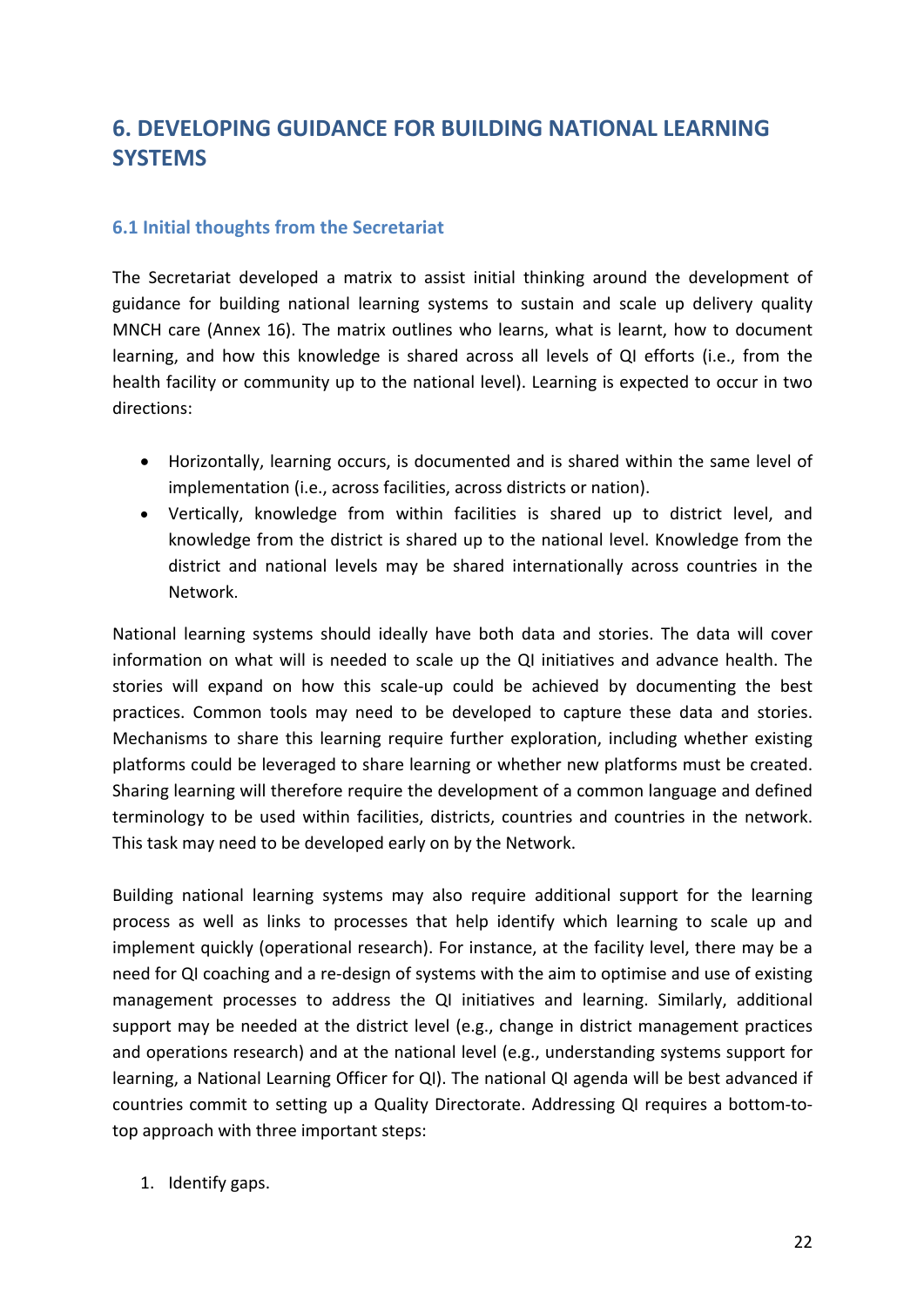- 2. Bring together common knowledge and share learning.
- 3. Address crosscutting issues like the need for communication and media platforms.

Building national learning systems will require countries to ask and answer questions such as:

- 1. What do we want to learn and how do we capture it?
- 2. How should we share this learning/information?
- 3. Should and can we develop a common terminology within the Network?
- 4. What is the role of National Learning Centres in supporting learning within and between countries?
- 5. What capacities do we need?

## **6.2 Input from the working groups**

Four parallel working groups further developed the Secretariat's initial proposal on developing a national learning system to sustain and scale up delivery of quality care for MNCH. Notes and presentations from these working groups are available in Annexes 17-20.

## 6.2.1 Group 1: What is the product or output of learning?

In its output or product, the learning network should aim to capture both data and stories. The data to be captured should include both normal health outcomes (e.g., deaths) and the performance of facilities, districts and national systems. Some of these data are already being captured in health management information systems (HMIS), but the data quality presents a challenge. A lack of appropriate indicators, particularly for experience of care, necessitates the development of new indicators. Data must be collected at baseline and continuously as interventions are implemented. Process documentation will explain how the outcomes were achieved.

Capturing stories as part of the learning process raised numerous questions, including the following:

- What components of the story do we need to know? Which are most important to include?
- How do we decide that we will need to share the story?
- How do we document from the start so that we can tell the story later?
- How do we document everything so that when we want to share, we have the details?
- Is guidance needed on how to transmit learning?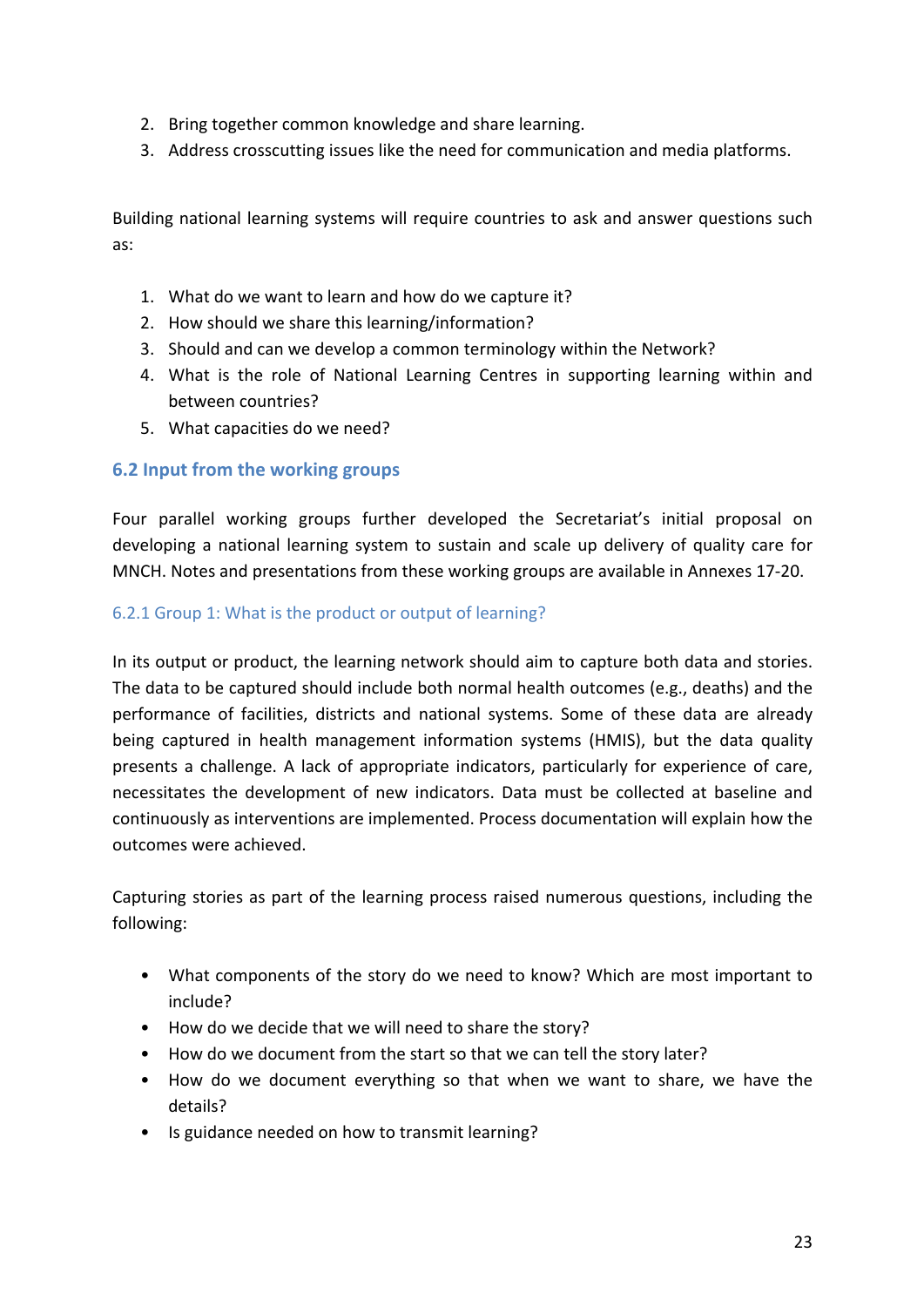There is a need to streamline how stories are transmitted through learning systems because not all stories will likely require transmission to the national level. Clear guidelines are needed for selecting which stories to share, and greater sharing of expertise between countries is welcomed. A standard template that countries can adapt to facilitate implementation would assist with capturing stories for transmission. All stakeholders, including frontline health workers, should benefit from the learning. If learning is not happening at all levels, it warrants an inquiry. Documenting learning at the provider level is especially difficult.

In Ghana, on-going meetings at the regional level were adapted for data capture on QoC. These meetings have a peer-review system for discussions, where each region showcases what they are doing for QoC. Meetings include discussions of tools, inputs, processes, outputs and processes for their review. The meetings are rotated from region to region at regular intervals. These meetings aim to promoting competition between regions in an attempt to improve regional performance.

## 6.2.2 Group 2: How should we share this information?

Learning products from horizontal and vertical QI initiatives include presentations, selfassessment tool, reports, scorecards, dashboards, accreditation tools, site level documentation journals, case studies, interviews and newspaper articles. To share knowledge from these products, the Network should explore using interactive approaches (e.g., in person and virtual peer-to-peer learning platforms). Critically, these learning systems should be integrated into existing meetings, possibly in dedicated sessions, and should include both horizontal and vertical learning exchange visits. Virtual platforms for sharing information include social media platforms (e.g., WhatsApp, Facebook, Skype) and traditional messaging mechanisms (e.g., SMS, websites).

Guidance is needed on how to share learning. Sharing learning effectively will require:

- developing a simplified tool to capture stories and best practices;
- training on how to use this tool; and
- monitoring and assessment of progress and the possibility of using and adapting existing tools for the purpose.

At the national level, quality must be incorporated into normal discourse. There is a need for prioritization of approaches to properly situate quality issues in national discourse and a need to involve communities in QI systems. Multiple efforts around QI have arisen because the existing systems are failing to deliver the requisite quality. Therefore, out of the box thinking is imperative. Country teams must explore innovative measures to sell the QI message and must remember that leadership is key. Leaders must be held accountable to improve QoC.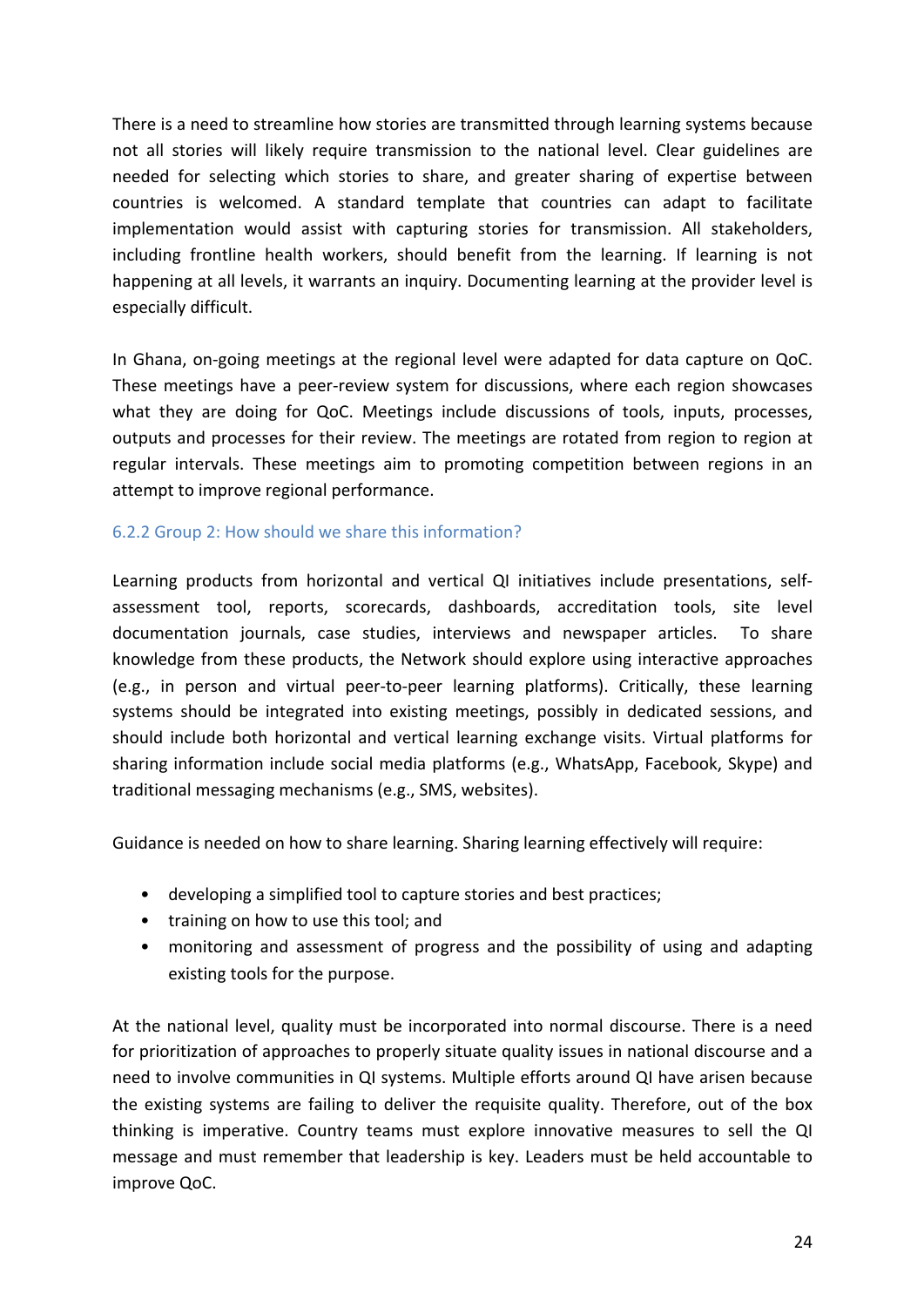# 6.2.3 Group 3: Should and can we develop a common terminology within the Network?

A common terminology is needed within the Network, specifically a dictionary of QoC terms. Such a dictionary should be kept simple and be tailored to the Network. The domains to be covered in the definitions provided in the dictionary include:

- generic QI terms and interventions (that can be adapted from other established sources);
- terminology specific to the Network (e.g., learning sites or districts, mentor, change package);
- data and indicators (e.g., common, catalogue, implementation milestones); and
- QoC standards that will need to be adapted to each country context.

The process for developing this dictionary could occur as follows:



## 6.2.4 Group 4: What is the role of National Learning Centres in supporting learning within and between countries?

The role of National Learning Centres is to:

- 1. Support data generation to facilitate learning within and between countries;
- 2. Build capacity to conduct operations research;
- 3. Provide technical support to develop critical questions and how to answer them; and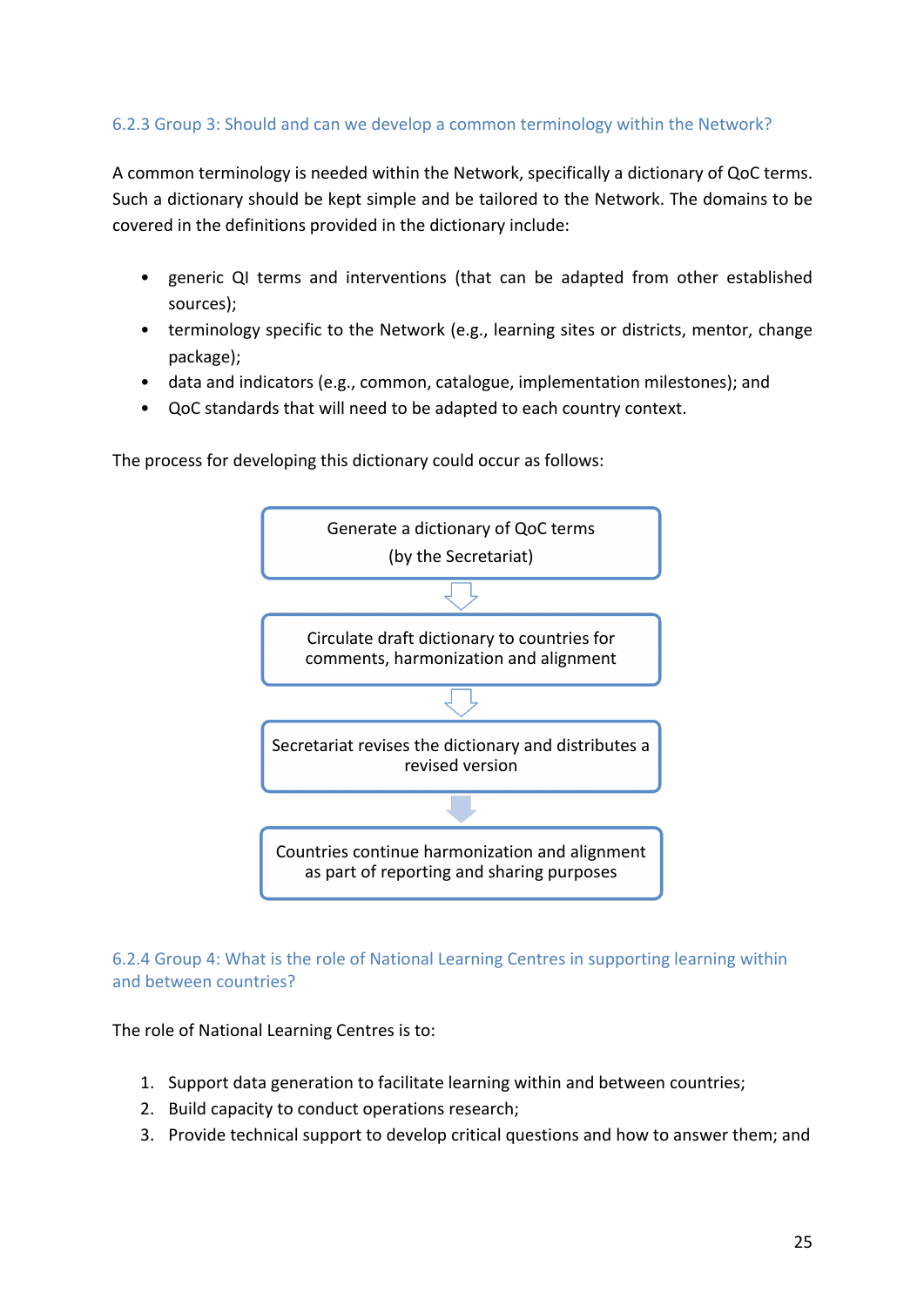4. Help synthetize evidence in support of scale-up and implementation of best practices.

Existing platforms in countries may be harnessed to provide this support. Learning centres should aim to develop capacity at various levels to facilitate learning and should promote the use of technological advancement in documenting learning. Leadership and management groups must be specifically targeted to support documentation of learning. Regarding the content of the learning, National Learning Centres will help collate stories that explain the reasons behind changes in data and will explore opportunities to facilitate sharing (e.g., national scientific conferences).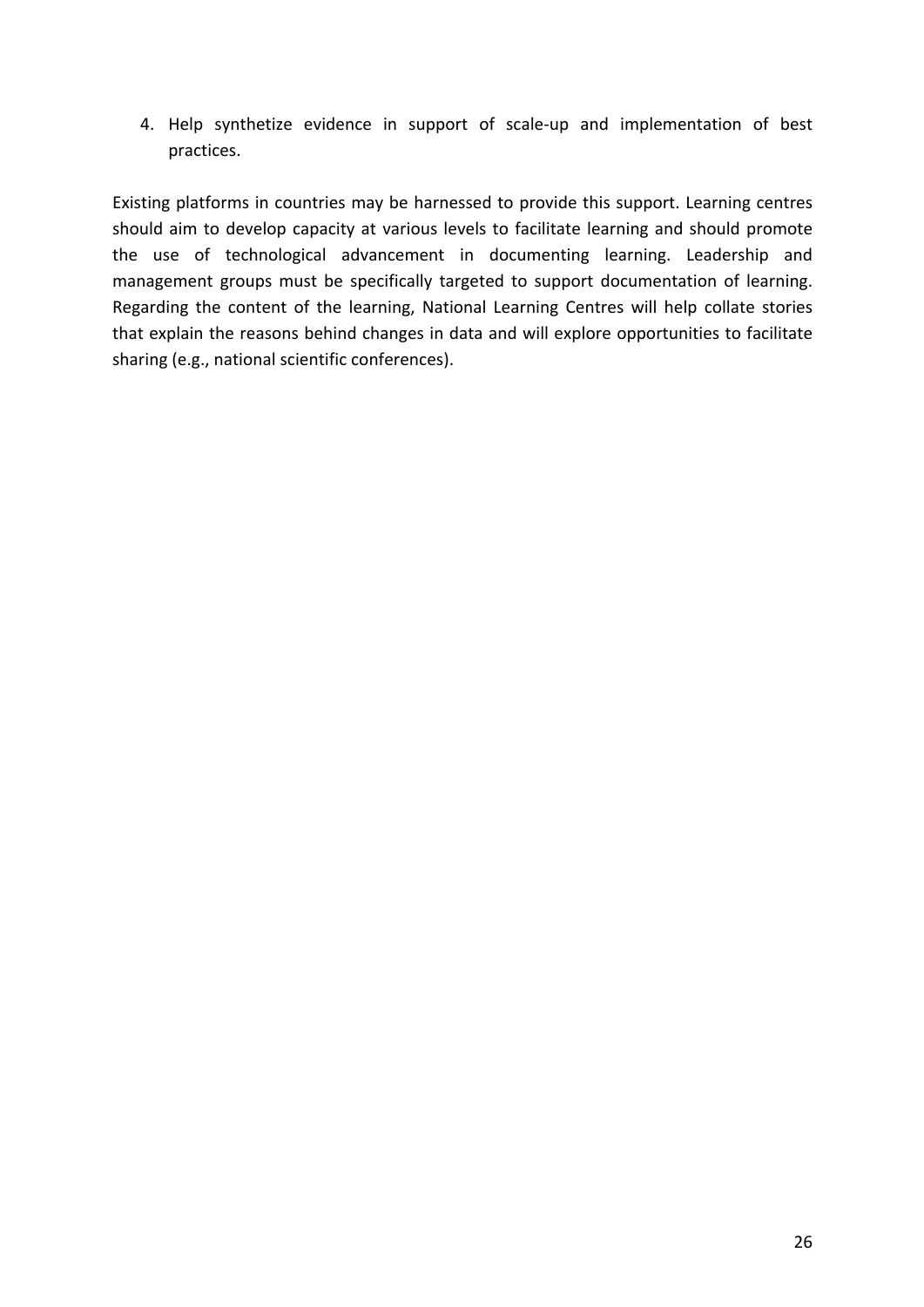# **7. COUNTRY PROPOSALS FOR STRENGTHENING A NATIONAL LEARNING SYSTEM**

Network countries reviewed or developed proposals for strengthening their national learning systems to facilitate, sustain and scale up the delivery of quality MNCH care. The objectives of these learning systems are as follows:

- To inform actions for sustaining and scaling up QoC;
- To build excitement and motivation by sharing progress and challenges within and between countries;
- To offer a growing inventory of tested ideas to help communities engaged in similar activities; and
- To make data transparent, comparable, available and easily accessible.

Country proposals are available in Annexes 21-24.

## **7.1 Ethiopian proposal**

The Ethiopian country team documented its proposal for a national learning system in the matrix proposed by the Secretariat (Annex 21) and identified Jimma University as the learning hub. Jimma University will be responsible for gathering learning from the learning districts and other tasks, pending the development of any Network guidance for learning centres. The team addressed what is needed for a national learning system that covers all levels of the health system. At the facility level, for example, learning occurs among MNCH providers, facility heads, HMIS data managers, additional support staff, patients and family members/influencers. At the *woreda* level, for example, learning is shared at learning sessions and review meetings as well as benchmarking learning visits. At the regional and national levels, for example, learning is documented using reporting templates, case stories, change idea aggregation and aggregation of HMIS and non-HMIS data.

# **7.2 Ghanaian proposal**

The Ghanaian country team envisaged a learning hub situated at the research division of the Ghana Health Service. This learning hub will design tools for data collection and analysis, synthesize the learning stories, and support implementation and operational research, for example. Like the Ethiopian team, the Ghanaian team used the matrix proposed by the Secretariat to help guide team members' initial thoughts on additional aspects of the national learning system (Annex 22). Knowledge at the national level would be shared with posters, conferences, flyers, leaflets, and websites. At the peripheral or district level, it would be shared with review meetings, learning sessions, and social media (e.g., Whatsapp,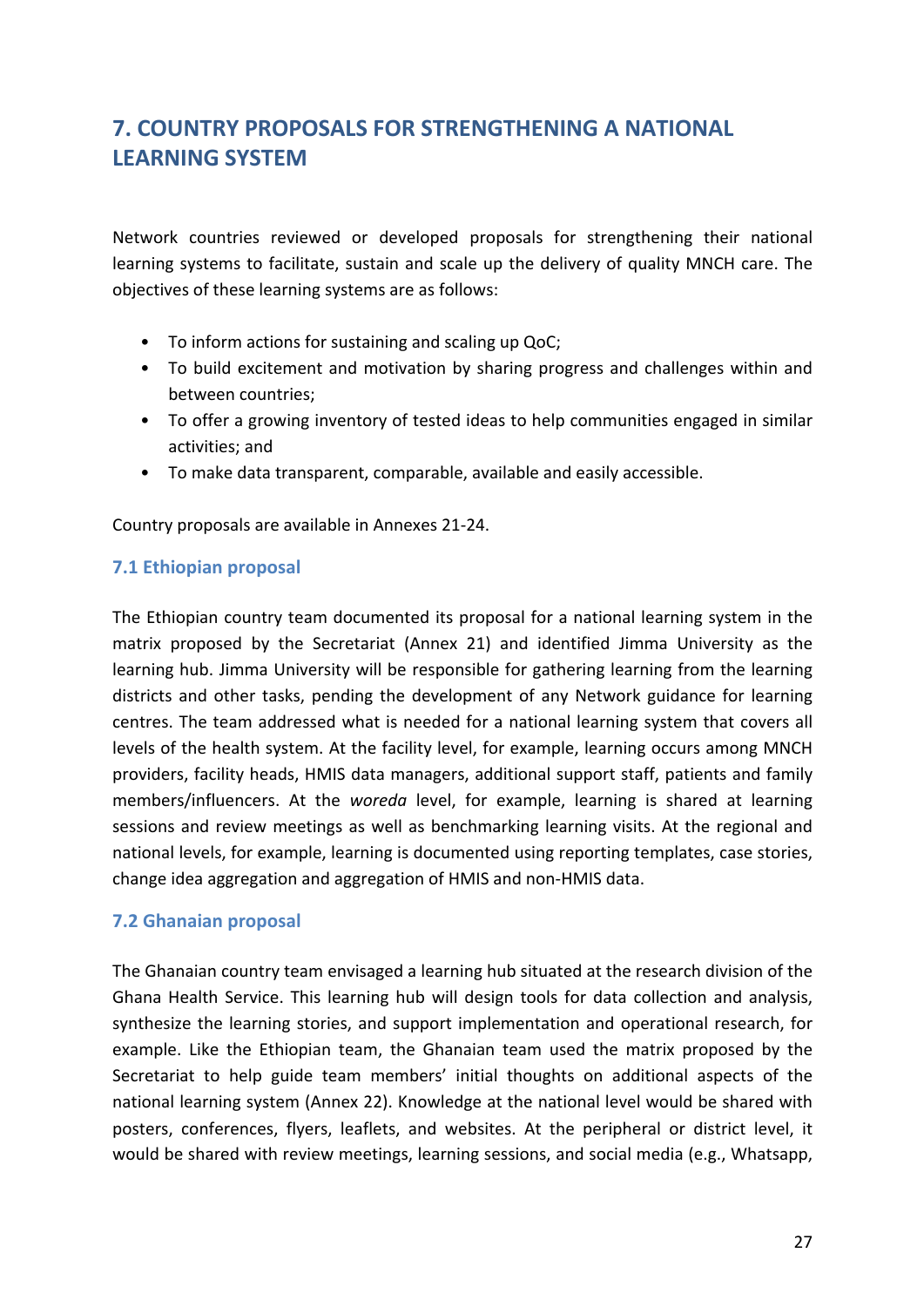Facebook). Districts would use both existing tools (e.g., registers, forms, HMIS) and additional tools that would be developed to share data, case studies, and stories.

## **7.3 Malawian proposal**

The Malawian country team proposed a national learning system that aligns with their QoC framework for maternal and newborn health and sits within the 'learning, knowledge sharing, and generate evidence' pillar (Annex 23). This pillar includes strengthened data systems (e.g. datasets for reporting, data dashboard); a virtual learning system (e.g., national-global learning network, knowledge repository); a learning system (e.g., districtcommunity collaboration); and evidence, infrastructure and will for scale up (e.g., redesigning from best practice, operation research on QoC).

Learning networks will occur at the community, district, and national levels. Examples of learning network activities at the community level include community scorecards and radio listening clubs. Activities between communities and districts include open days and community involvement in the maternal death review process. Malawi will implement quality labs between district and the national levels to provide training, capacity building, knowledge management, supervision, mentorship, and coaching. The quality labs will include a zone/satellite focal person, chief quality officer, innovations officer, and coordinator. At the national level, examples of learning network activities include a National Quality Commission and national conference.

# **7.4 Ugandan proposal**

The Ugandan team identified current learning activities at the health facility level, such as facility-level QI meetings, a Whatsapp group for distance learning, and continuing medical education (Annex 24). To strengthen learning at this level, it was proposed to:

- 1. Explain the Network's goal to frontline health workers
- 2. Encourage facilities to incorporate learning into primary health care work plans and budgets
- 3. Schedule specific learning days for continuing medical education
- 4. Ensure the implementation of actions from the review meetings
- 5. Train health workers on documentation of the QI process

At the district level, the team identified current learning opportunities, such as district quarterly review meetings. To strengthen learning at this level, it was proposed to:

- 1. Encourage districts to include learning in their work plans and budgets
- 2. Make districts learning sites and select a few as learning catalysts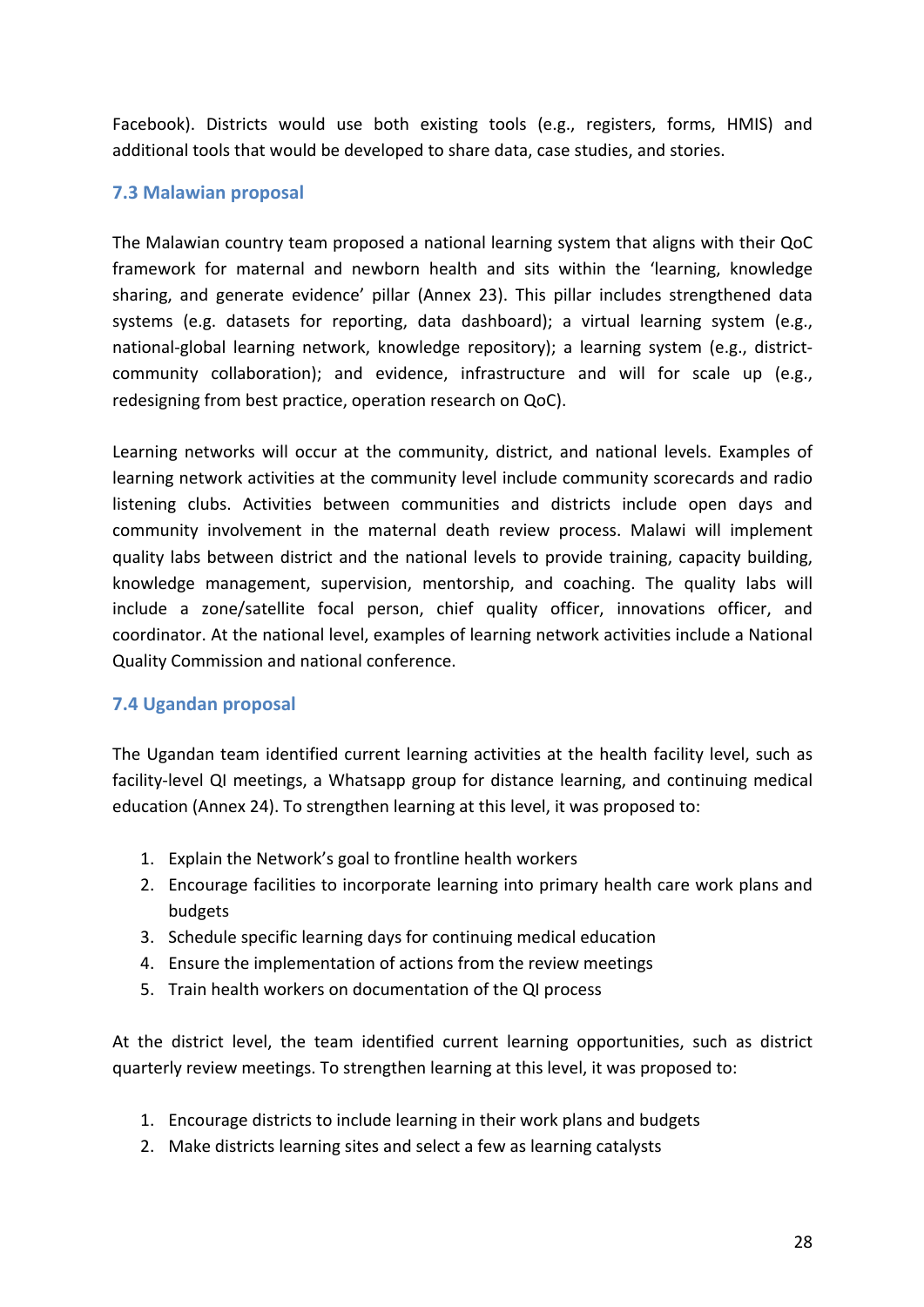Current learning activities at the regional referral level include regional learning sessions that are mainly partner led. To strengthen learning at the regional level, it was proposed to:

- 1. Link the selected districts to the respective regional referral hospitals
- 2. Conduct inter-district learning sessions
- 3. Develop the capacity of RRHs and support them to coordinate the inter-district learning sessions

At the national level, Uganda currently has a national QI conference. To strengthen learning at this level, it was proposed to:

- 1. Identify tracer intervention areas for monitoring
- 2. Liaise with Makerere University School of Public Health and the Regional Center for Quality of Health Care to support learning
- 3. Encourage sharing at national QI conferences
- 4. Upload best practices to the MoH portal
- 5. Encourage the adoption of web-based QI documentation
- 6. Provide updates during quarterly QI coordination meetings
- 7. Include QoC indicators in the national HMIS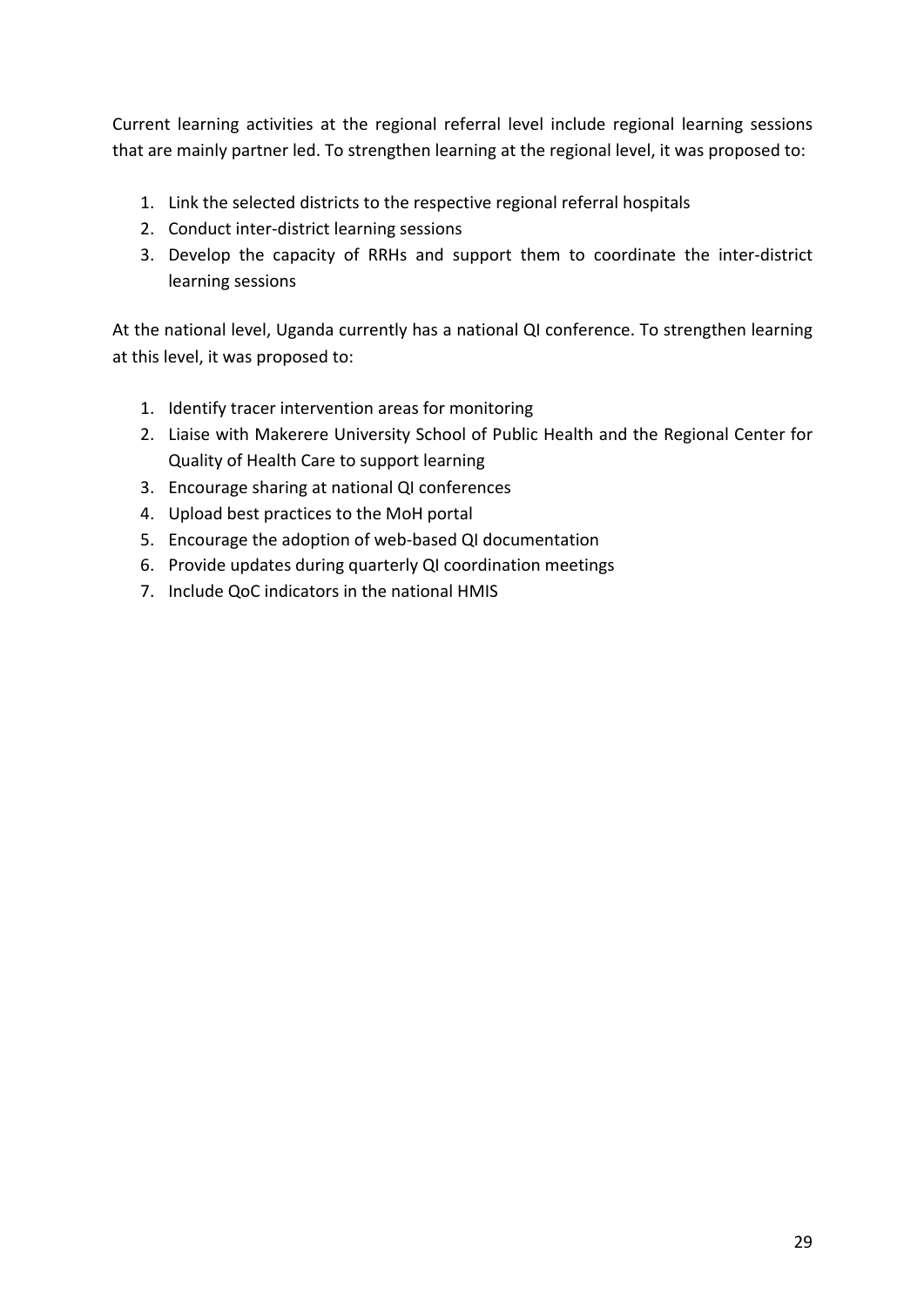# **8. NEXT STEPS**

The meeting was a step towards synthesizing evidence on how to organize a learning system at the country level. It raised new questions about what Network members want to learn from the perspective of the Network, how QoC gains and lessons learned in the Network can be transferred to other programmes within health systems, and whether the Network should place greater effort into understanding how people learn in different contexts, for instance.

Requirements coalesced for country learning systems. Participants agreed upon:

- the need to develop a common terminology;
- the need to share tools to capture data and stories;
- the need for guidance on how to implement learning systems;
- the need for guidance on how to identify which learning is relevant and at which levels to share this learning;
- the role of the learning centres; and
- the need to build capacity and set learning priorities.

The meeting was concluded by remarks that implored countries to build systems that will harness existing capacities to document and learn lessons during QoC implementation (Annex 25). The findings and conclusions of this technical consultation will inform the development of learning guidance on how to organize a learning system at the country level. This guidance will be further discussed and tested with countries before it is finalized as one of the core documents that operationalizes the Network's strategic objectives.

In follow-up of the meeting, the Network country teams will:

- develop terms of reference for their national learning centres;
- explore the use of partner organisations within countries for technical assistance; and
- advise the WHO on what technical assistance countries will need for the activities in the learning network.

In follow-up of the meeting, the Network Secretariat will:

- develop learning guidance on how to organize and manage a learning system at the country level;
- form a working group on how to build learning skills;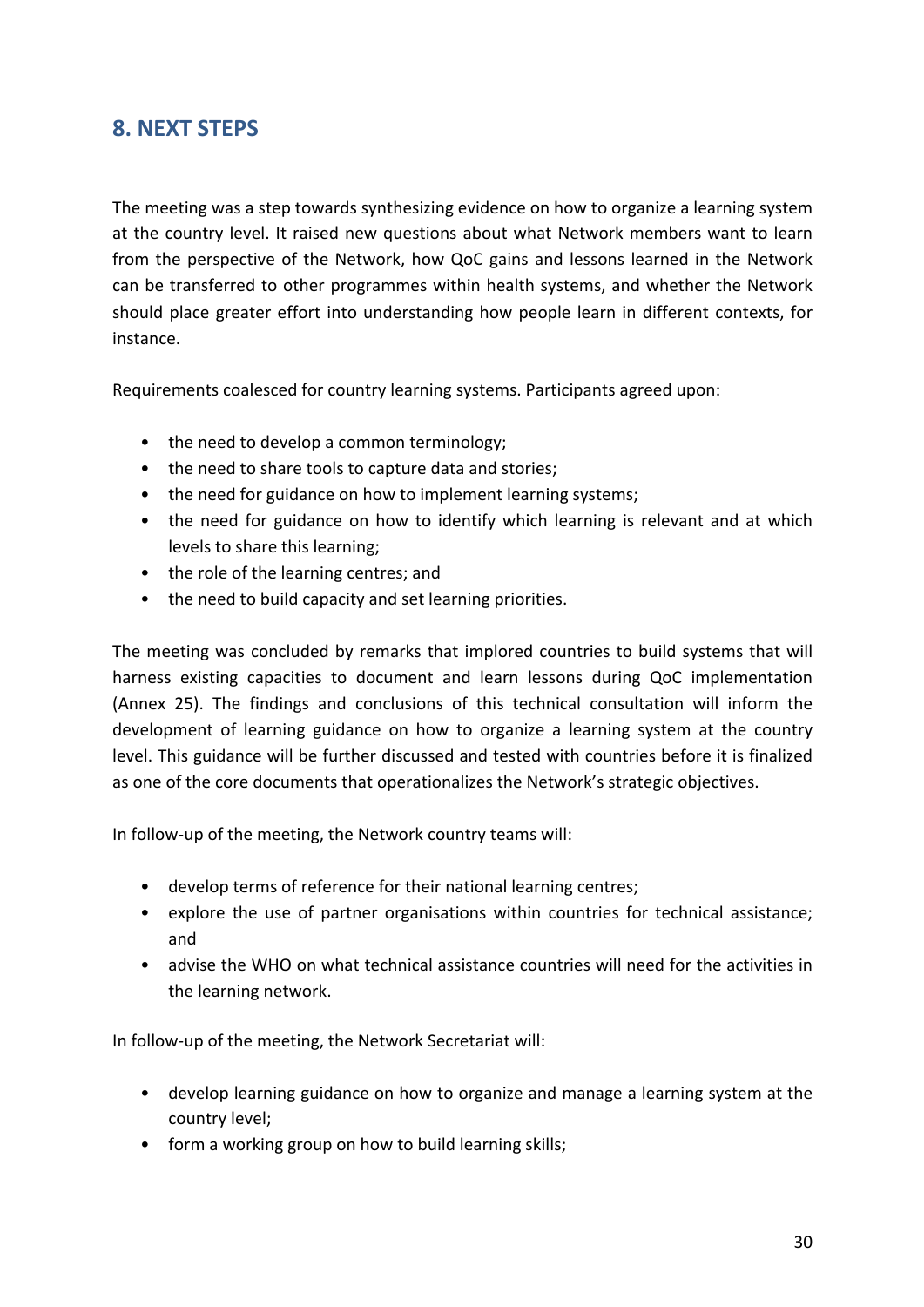- draft generic terms of reference and a broad scope of work for national learning centres that countries can adapt and contextualize;
- initiate the development of a dictionary of terms using simplified language; and
- lead the standardization of available tools for documenting learning across all levels of care.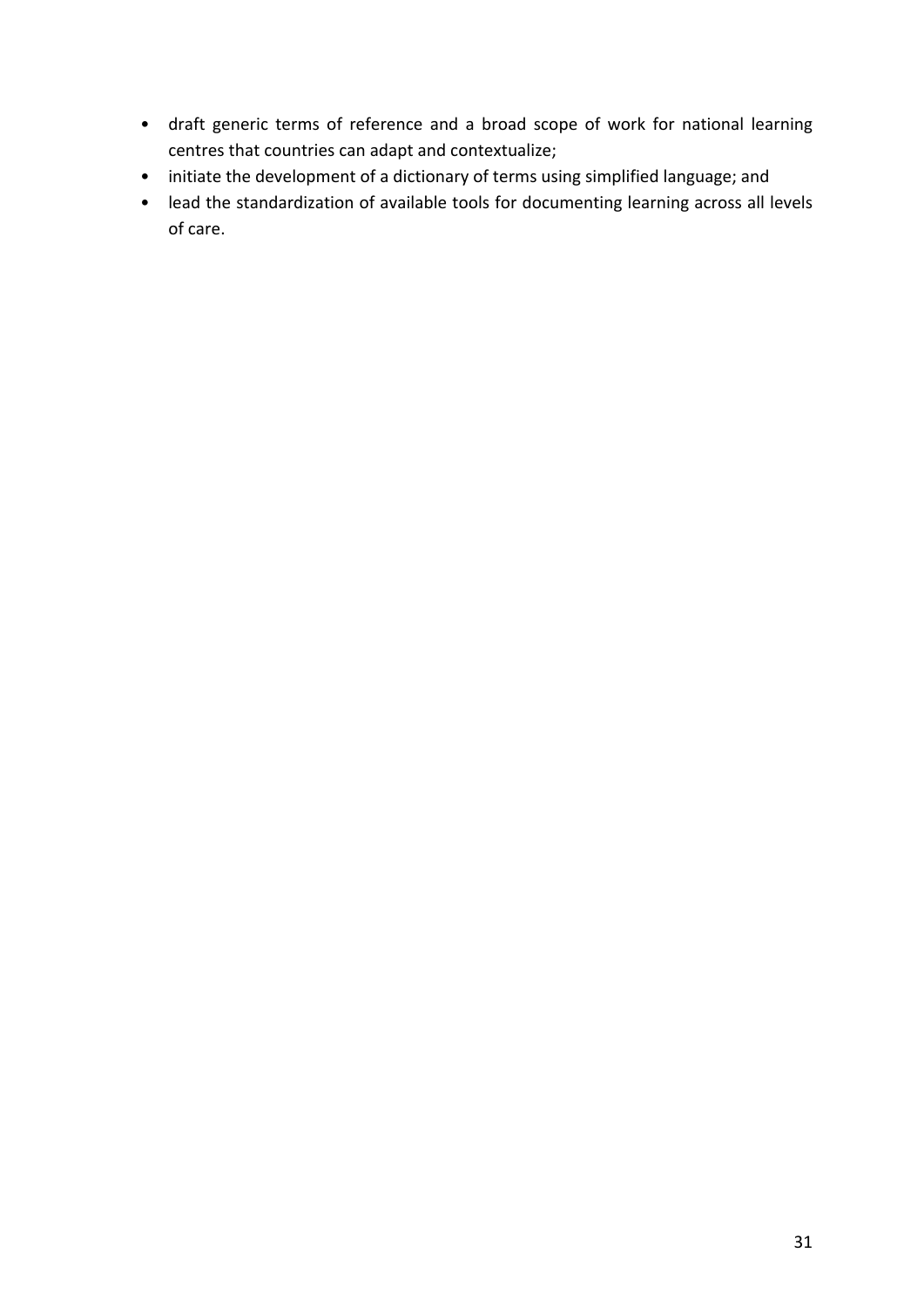# **REFERENCES**

1. United Nations General Assembly 69th session. U.N Doc. A/69/L.85 Annex - Transforming our world: the 2030 Agenda for Sustainable Development. Geneva: United Nations; 2015. p. 2-34.

2. Every Woman Every Child. The Global Strategy for Women's, Children's, and Adolescents' Health 2016-2030. Geneva: Every Woman Every Child, 2015.

3. Fifty-eighth World Health Assembly. WHA58.33 Sustainable health financing, universal coverage and social health insurance. Geneva: World Health Organization, 2005.

4. WHO. Programme reporting standards for sexual, reproductive, maternal, newborn, child and adolescent health. Geneva: World Health Organization, 2017.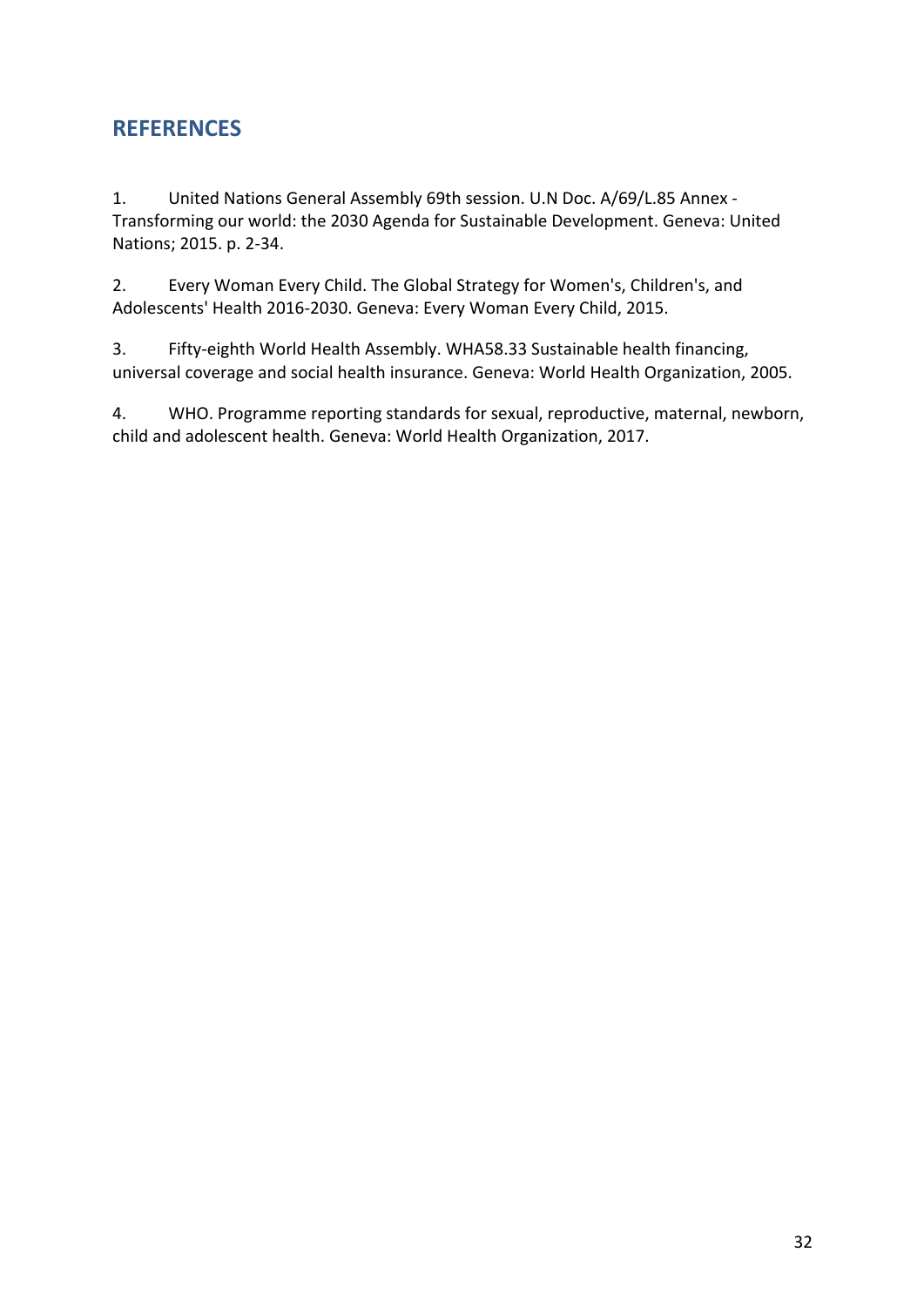# **ANNEX 1. MEETING REFERENCE DOCUMENTS**

- 1) The Network (n.d.). "The Network for Improving Quality of Care for Maternal, Newborn and Child Health: Key Resources Briefs." Retrieved 3 Sept, 2018, from http://www.qualityofcarenetwork.org/network-improve-qoc.
- 2) The Network (2017). The Network for Improving Quality of Care for Maternal, Newborn and Child Health: Strategic Objectives. Geneva, World Health Organization**:** 1-24.
- 3) The Network (2017). Launch of the Network for Improving Quality of Care for Maternal, Newborn and Child Health: Meeting Report. Geneva, World Health Organization**:** 1-25.
- 4) The Network (2017). Network learning meeting report. Geneva, World Health Organization.
- 5) The Network (2017). Implementation Guidance: Improving quality of care for maternal, newborn and child health [working document]. Geneva, World Health Organization**:** 1-8.
- 6) Peters, D. H., et al. (2013). Implementation Research in Health: A Practical Guide. Geneva, Alliance for Health Policy and Systems Research, World Health Organization**:** 1- 67.
- 7) WHO (2017). Programme reporting standards for sexual, reproductive, maternal, newborn, child and adolescent health. Geneva, World Health Organization**:** 1-23.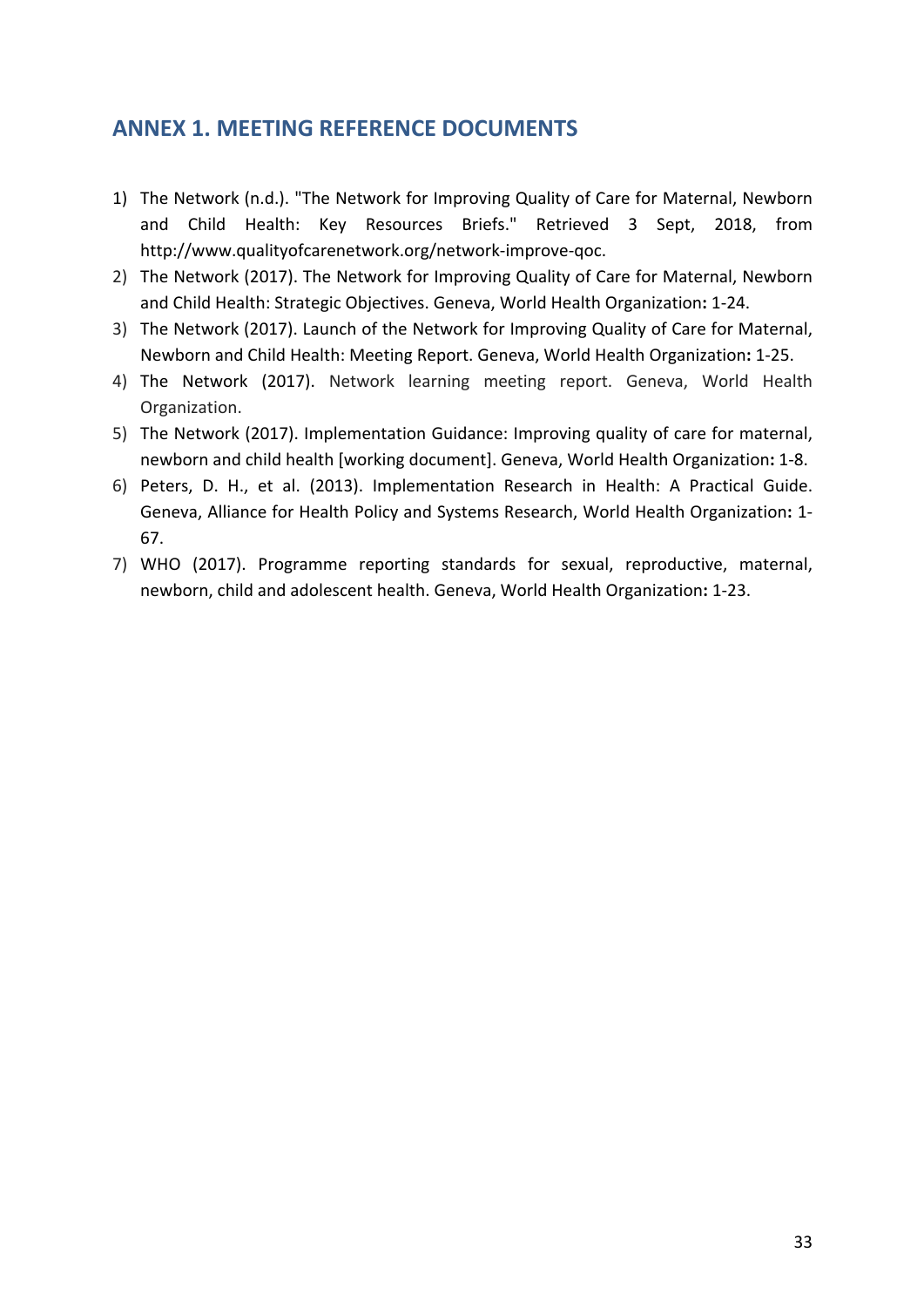# **ANNEX 2. MEETING AGENDA**

# **Day 1 – Thursday, 26 April 2018**

| <b>Time</b>                                                                            | <b>Session</b>                                                                                  | <b>Person</b>           |
|----------------------------------------------------------------------------------------|-------------------------------------------------------------------------------------------------|-------------------------|
|                                                                                        |                                                                                                 | responsible             |
| $08:30-$                                                                               | Registration                                                                                    |                         |
| 09:00                                                                                  |                                                                                                 |                         |
|                                                                                        | Chair: Wilson Were, WHO HQ                                                                      |                         |
| 09:00-                                                                                 | Welcome, introductions, declaration of interests                                                | Wilson Were,            |
| 09:30                                                                                  |                                                                                                 | WHO HQ                  |
| 09:30-                                                                                 | Meeting objectives and expected outcomes                                                        | Nuhu Yaqub,             |
| 09:45                                                                                  |                                                                                                 | <b>WHO AFRO</b>         |
|                                                                                        | Session 1: Setting the scene: Learning, as a corner stone for sustaining and scaling up quality |                         |
| of care for MNCH                                                                       |                                                                                                 |                         |
| 09:45-                                                                                 | The role of learning in sustaining and scaling up quality                                       | Blerta Maliqi,          |
| 10:00                                                                                  | care for MNCH - a strategic objective of the Network                                            | WHO HQ                  |
| $10:00 -$                                                                              | The need to establish a learning network to sustain QoC at                                      | Andrew Likaka,          |
| 10:15                                                                                  | the country level: Malawi's point of view                                                       | Ministry of             |
|                                                                                        |                                                                                                 | Health, Malawi          |
|                                                                                        | Session 2: Sharing experiences from country-based learning systems related to QoC.              |                         |
|                                                                                        | The session will share country and other implementation experiences and lessons learned         |                         |
|                                                                                        | that could inform the development of a national learning system.                                |                         |
|                                                                                        | Each presenter: up to 20 min presentation, 10 min discussion                                    |                         |
| $10:15-$                                                                               | Government systems to support learning related to                                               | Hillina Tadesse,        |
| 10:45                                                                                  | quality of care: Ethiopia experience                                                            | <b>Federal Ministry</b> |
|                                                                                        |                                                                                                 | of Health,              |
|                                                                                        |                                                                                                 | Ethiopia                |
| $10:45 -$                                                                              | <b>Break</b>                                                                                    |                         |
| 11:15                                                                                  |                                                                                                 |                         |
| $11:15-$                                                                               | Developing learning systems at the district and facility                                        | Esther Karamagi         |
| 11:45                                                                                  | level to support delivery of quality care - the experience                                      | Nkolo,                  |
|                                                                                        | of USAID ASSIST project, Uganda                                                                 | USAID ASSIST,           |
|                                                                                        |                                                                                                 | Uganda                  |
| $11:45-$                                                                               | Building institutions ability to manage learning systems                                        | Nigel Livesley,         |
| 12:15                                                                                  | for quality care - the experience of the USAID ASSIST                                           | WHO HQ                  |
|                                                                                        | project in six states in India                                                                  |                         |
| $12:15-$                                                                               | Discussion                                                                                      |                         |
| 12:30                                                                                  |                                                                                                 |                         |
| 12:30-                                                                                 | Lunch                                                                                           |                         |
| 13:30                                                                                  |                                                                                                 |                         |
| Chair: Stefan Swartling Peterson, UNCEF HQ                                             |                                                                                                 |                         |
| Session 3: Applying implementation science to identify and scale up effective learning |                                                                                                 |                         |
| 13:30-                                                                                 | Improving quality of care for MNH in primary health care                                        | Ramesh Agarwal,         |
| 14:45                                                                                  | facilities - Using implementation science to document and                                       | All India Institute     |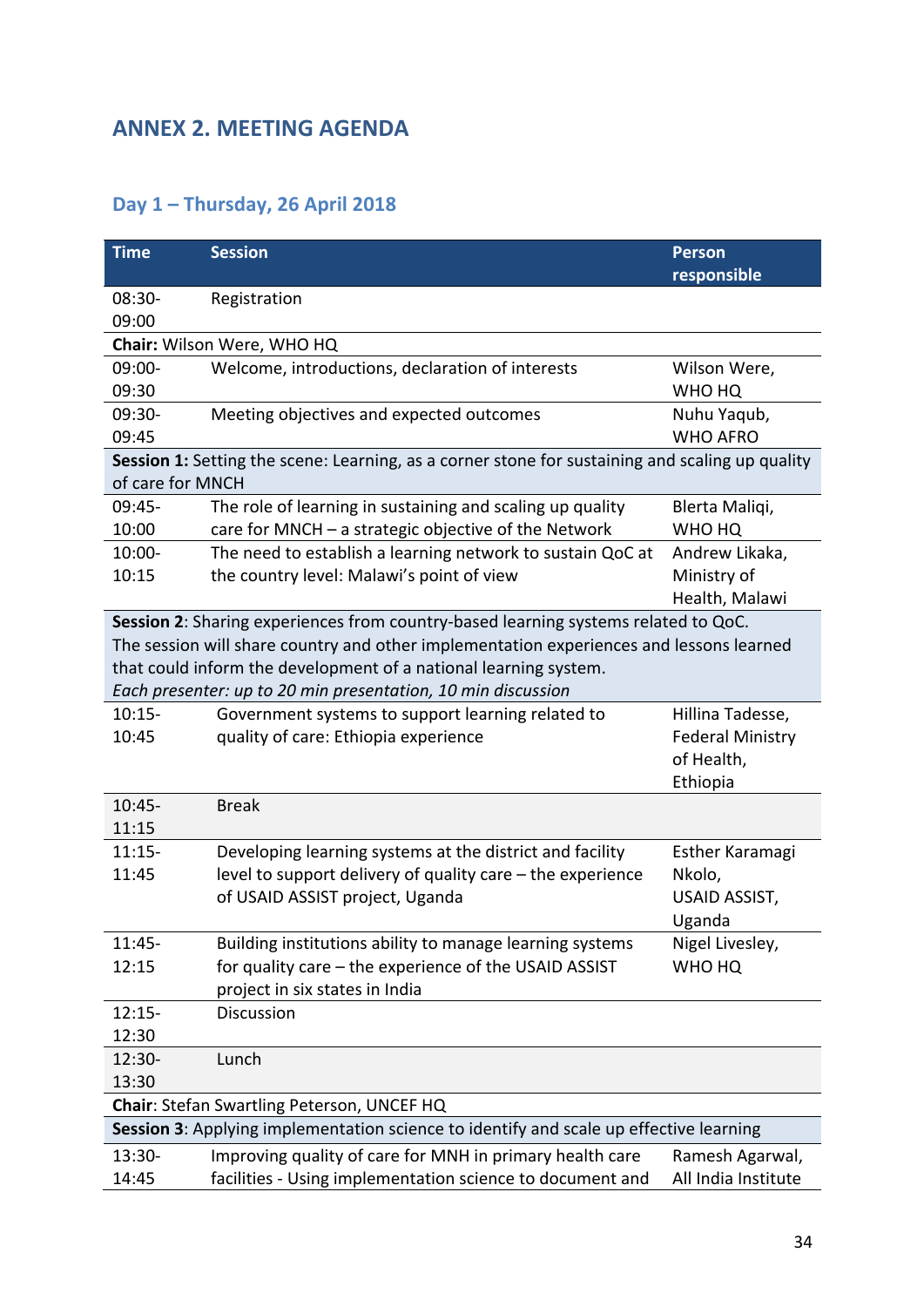|           | learn. Experience of Haryana State, India                                             | of Medical         |
|-----------|---------------------------------------------------------------------------------------|--------------------|
|           | (Presentation 30 minutes, Discussion 45 minutes)                                      | Science (AlIMS),   |
|           |                                                                                       | India              |
| 14:45-    | Overview of implementation research                                                   | Debra Jackson,     |
| 15:30     | (Presentation 20 min, Discussion 25 min)                                              | <b>UNICEF HQ</b>   |
| 15:30-    | <b>Break</b>                                                                          |                    |
| 16:00     |                                                                                       |                    |
|           | Session 4: Approaches and tools to support learning within and between countries.     |                    |
|           | Developing a common language for learning, standardizing documentation and reporting. |                    |
| 16:00-    | WHO's Programme Reporting Standards                                                   | Moïse Muzigaba,    |
| 17:00     |                                                                                       | WHO HQ             |
|           | Examples of templates to document learning in district                                | Nigel Livesley,    |
|           | and facility approaches to improve quality care                                       | WHO HQ             |
|           |                                                                                       |                    |
|           | Reporting templates used to capture successful changes in                             | Pierre Barker,     |
|           | a 9 district demonstration phase of TB QoC ahead of                                   | IHI                |
|           | national scale-up in South Africa                                                     |                    |
|           | Facility and district level tools to monitor and document                             | Tamar Chitashvili, |
|           | improvements                                                                          | <b>URC</b>         |
|           | Session 5: Platforms to support learning across countries                             |                    |
| 17:00-    | Facilitating learning about quality care between countries                            | Nana Mensah        |
| 17:10     | - the experience of WHO Global Laboratory of QoC for                                  | Abrampah,          |
|           | <b>UHC</b>                                                                            | WHO HQ             |
| $17:10-$  | Facilitating learning about quality care between countries                            | Bénédicte Walter,  |
| 17:20     | - the experience of the Network for Improving quality of                              | WHO HQ             |
|           | care for MNCH                                                                         |                    |
| $17:20 -$ | Discussion                                                                            |                    |
| 17:30     |                                                                                       |                    |

# **Day 2 – Friday, 27 April 2018**

| <b>Time</b>                                                                              | <b>Session</b>                                               | <b>Person</b><br>responsible |  |
|------------------------------------------------------------------------------------------|--------------------------------------------------------------|------------------------------|--|
| Chair: Tamar Chitashvili, URC                                                            |                                                              |                              |  |
| $08:30-$                                                                                 | Recap of Day 1                                               | Zainab Naimy,                |  |
| 08:45                                                                                    |                                                              | WHO HQ                       |  |
| Session 6: Developing the guidance for building national learning systems to sustain and |                                                              |                              |  |
| scale up delivery quality maternal, newborn and child health care                        |                                                              |                              |  |
| $08:45-$                                                                                 | Initial thinking on developing a national learning system to | Blerta Maliqi and            |  |
| 09:30                                                                                    | sustain and scale up delivery of quality care for MNCH       | Nigel Livesley,              |  |
|                                                                                          | (Presentation 15 min, Discussion 30 min)                     | WHO HQ                       |  |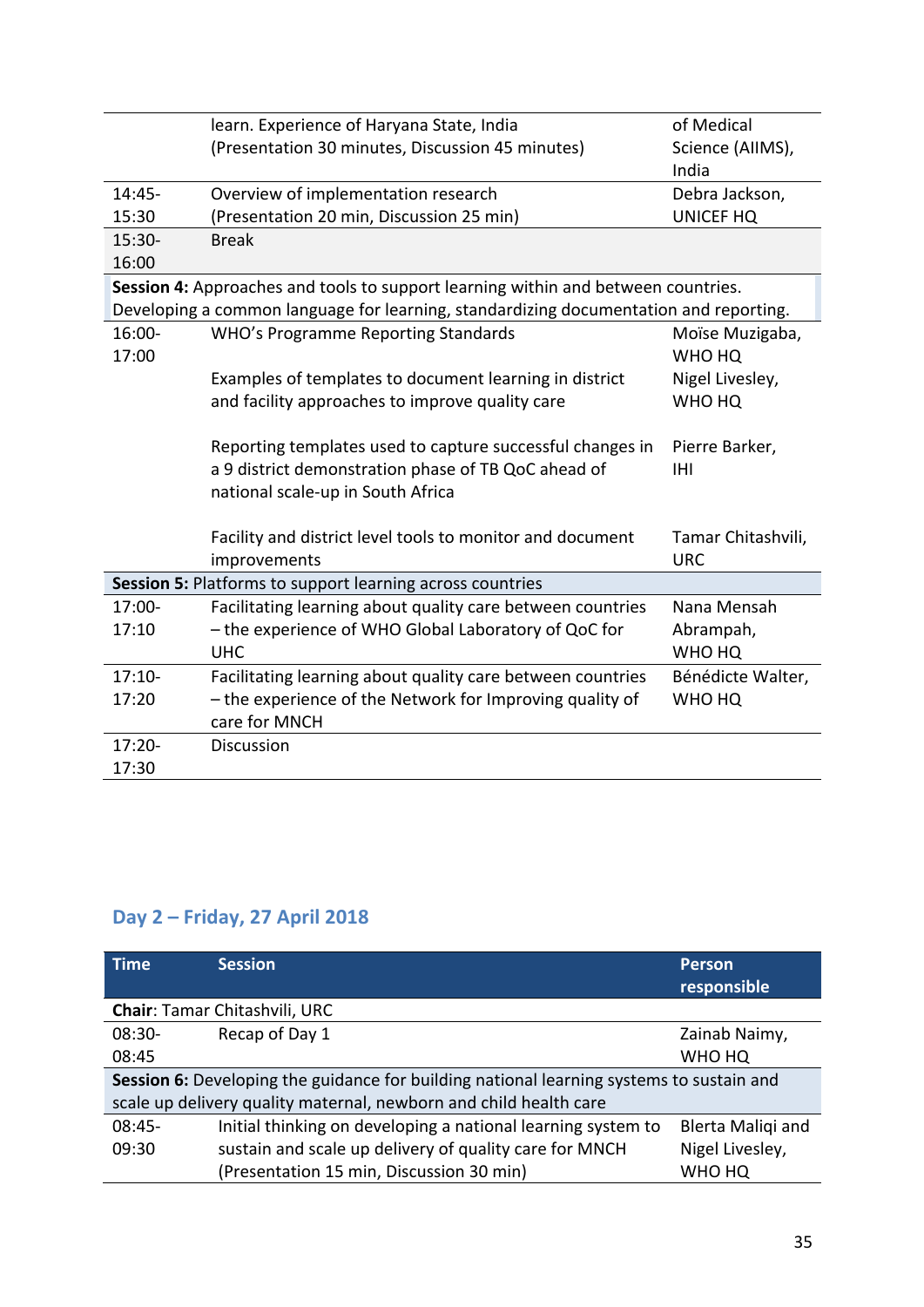| 09:30-                           | Four parallel working groups to review and further                                          |                   |  |
|----------------------------------|---------------------------------------------------------------------------------------------|-------------------|--|
| 11:30                            | develop the initial proposal on developing a national                                       |                   |  |
|                                  | learning system, including:                                                                 |                   |  |
|                                  | Who learns and how we share learning (who and                                               |                   |  |
|                                  | how):                                                                                       |                   |  |
|                                  | Activation and use of local platforms to support<br>$\circ$                                 |                   |  |
|                                  | sharing of learning within countries                                                        |                   |  |
|                                  | What do we want to learn and how do we capture this                                         |                   |  |
|                                  | learning                                                                                    |                   |  |
|                                  | Develop a common terminology to describe<br>$\circ$                                         |                   |  |
|                                  | quality of care, quality improvement, etc.                                                  |                   |  |
|                                  | Capturing data and information to facilitate<br>$\circ$                                     |                   |  |
|                                  | documentation and sharing of learning within                                                |                   |  |
|                                  | and among countries                                                                         |                   |  |
|                                  | How do we link with processes that assist in identifying                                    |                   |  |
|                                  | learning that needs to be scaled up and accelerating                                        |                   |  |
|                                  | implementation (operational research)? What                                                 |                   |  |
|                                  | capacities do we need?                                                                      |                   |  |
|                                  | Role of the learning centres/hubs to support learning                                       |                   |  |
|                                  | within and across countries                                                                 |                   |  |
| 10:30-                           | <b>Break</b>                                                                                |                   |  |
| 11:00                            |                                                                                             |                   |  |
| $11:30-$                         | Facilitated discussion to consolidate feedback                                              |                   |  |
| 12:30                            |                                                                                             |                   |  |
| 12:30-                           | Lunch                                                                                       |                   |  |
| 13:30                            |                                                                                             |                   |  |
| <b>Chair: Pierre Barker, IHI</b> |                                                                                             |                   |  |
|                                  | Session 7: Network countries review or develop their proposals for strengthening a national |                   |  |
|                                  | learning system to sustain and scale up delivery of quality maternal, newborn and child     |                   |  |
| health care                      |                                                                                             |                   |  |
| 13:30-                           | Individual country working groups further refine the                                        |                   |  |
| 15:30                            | country specific proposals, including next steps for                                        |                   |  |
|                                  | activating or strengthening the national learning system                                    |                   |  |
| 15:30-                           | <b>Break</b>                                                                                |                   |  |
| 16:00                            |                                                                                             |                   |  |
| 16:00-                           | Country presentations on next steps to strengthen or                                        |                   |  |
| 17:00                            | activate the national learning systems (5 min presentation                                  |                   |  |
|                                  | 10 discussion of each presentation)                                                         |                   |  |
|                                  | Ethiopia<br>$\bullet$                                                                       |                   |  |
|                                  | Ghana                                                                                       |                   |  |
|                                  | Malawi                                                                                      |                   |  |
|                                  | Uganda                                                                                      |                   |  |
| 17:00-                           | Next steps and closing                                                                      | Blerta Maliqi and |  |
| 17:30                            |                                                                                             | Wilson Were,      |  |
|                                  |                                                                                             | WHO HQ            |  |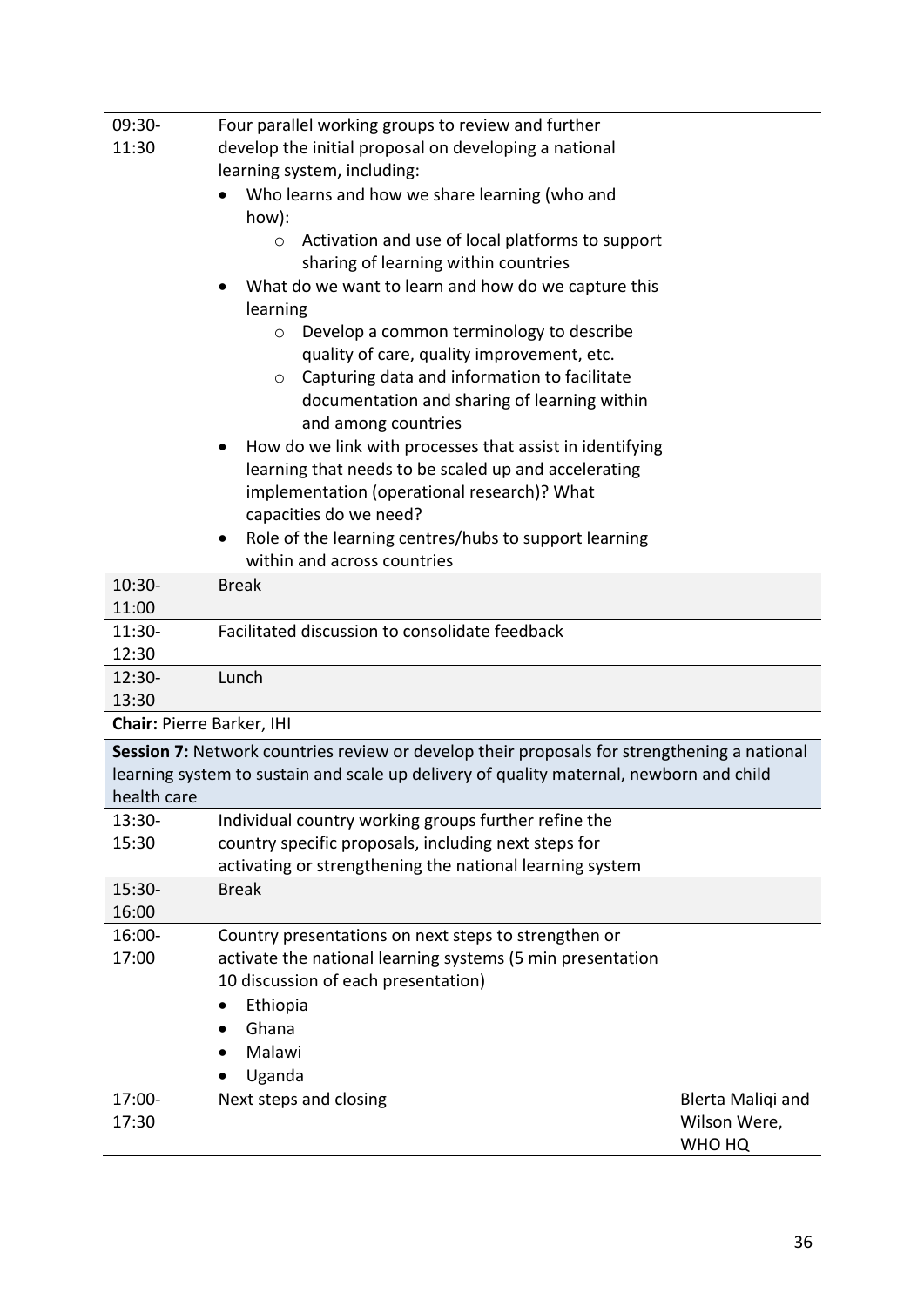# **ANNEX 3. LIST OF PARTICIPANTS**

## **Country partners**

#### *Ethiopia*

**Sr Zuriash Halfom** Maternal Health Officer Federal Ministry of Health zuriash.halefom@moh.gov.et

**Hillina Tadesse** Quality Improvement Case Team Coordinator Federal Ministry of Health hillinatadesse@gmail.com

**Endale E Kenea** Jimma University erko.endale@gmail.com

**Demisew Amenu Sori** Jimma University demisame5@gmail.com

#### *Ghana*

**Ernest Konadu Asiedu** Director Quality Management Unit Ministry of Health ernestkasiedu@yahoo.com

**Isabella Sagoe-Moses** Deputy Director Reproductive and Child Health Ghana Health Service i\_sagoemoses@yahoo.com

**Ivy Osei** Deputy Director Research & Development Division Ghana Health Service ivy.osei@ghsmail.org

#### *Malawi*

**Andrew Likaka** Director Quality Management Directorate Ministry of Health alikaka88@fastmail.fm

**Owen Chikhwaza** Deputy Director Reproductive Health Department Ministry of Health chikhwaza@gmail.com

**Bejoy Nambiar** Health System Research Malawi University of Science and Technology Nambiar.bejoy@gmail.com

## *Tanzania*

**Donat Shamba** Ifakara Health Institute dshamba@ihi.or.tz

## *Uganda*

**Alex Kakala** URC CHS Ministry of Health akakala@urc-chs.com

**Dinah Nakiganda** Ministry of Health dinabusiku@hotmail.com

**Elizabeth Namagala** Ministry of Health namagalae@yahoo.com

**Jesca Nsungwa Sabiiti** Commissioner Ministry of Health jnsabiiti@gmail.com

**Joseph Okware** Commissioner Quality Assurance Ministry of Health okware.joseph@yahoo.com

**Livingstone Makanga** Ministry of Health makangas101@gmail.com

# **Technical resources**

**Debra Jackson** UNICEF New York USA djackson@unicef.org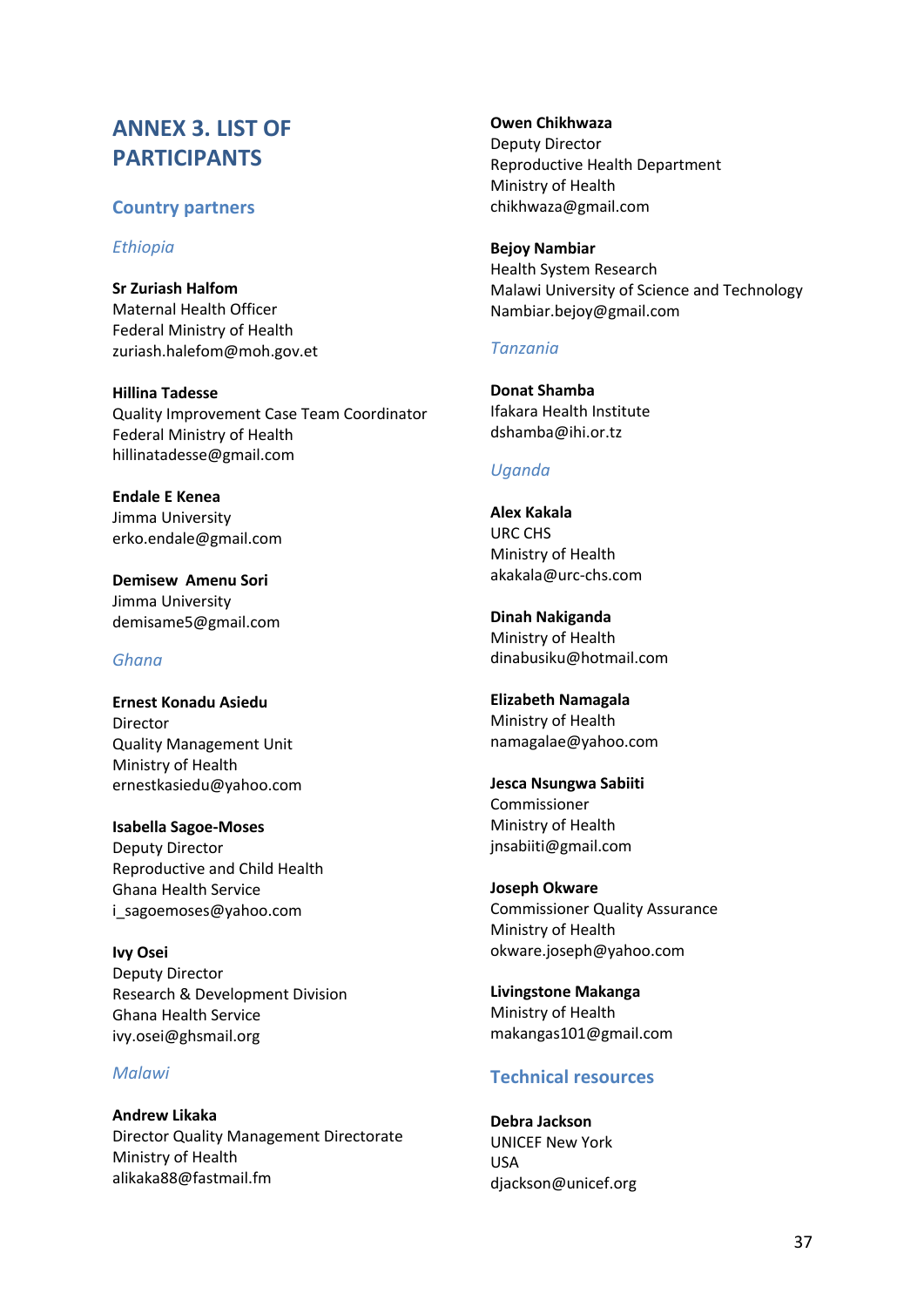**Alexander Manu** LSTM Senior Clinical Research Associate Liverpool School of Medicine United Kingdom alexander.manu@lstmed.ac.uk

**Pierre Barker** Chief Global Partnerships and Programs **Officer** IHI USA pbarker@ihi.org

**Ramesh Agarwal** Professor AIIMS India ra.aiims@gmail.com

**Tamar Chitashvili** USAID URC-CHS Washington, USA tchitashvili@urc-chs.com

#### **Partners and bilateral organizations**

**Hemma Magge** Country Director IHI Ethiopia hmagge@IHI.org

**Stefan Swartling Peterson** Associate Director, Chief Health Section UNICEF New York USA speterson@unicef.org

**Esther Karamagi Nkolo**  Chief of Party USAID ASSIST Uganda Uganda ekaramagi@urc-chs.com

**Lily Kak** Newborn Health Team USAID USA lkak@usaid.gov

**Yunis Musemma**

Child Health Advisor USAID Ethiopia ymussema@usaid.gov

**Aynalem Hailemichael** USAID-Transform PHCU Ethiopia ahailemichael@pathfinder.org

**Sarah Naikoba MCSP** Uganda snaikoba@ug.jsi.com

**Esther Karamagi Nkolo**  Chief of Party USAID ASSIST Uganda Uganda ekaramagi@urc-chs.com

**Olga Agbodjan-Prince** AF/CAN Child and Adolescent Health and Nutrition WHO IST FRH WA Burkina Faso agbodjanprincea@who.int

**Mekdim Ayana** AF/HSU Health Systems and Services Unit WHO IST HSS WA Burkina Faso ayanam@who.int

**Assumpta Muriithi** FRH/RWH Reproductive and Women's Health WHO AFRO Congo muriithia@who.int

**Geoffrey K Bisoborwa** FRH/RWH Reproductive and Women's Health WHO AFRO Congo bisoborwag@who.int

**Nino Dal Dayanghirang** HSS/SDS Service Delivery Systems WHO AFRO Congo dayanghirangnd@who.int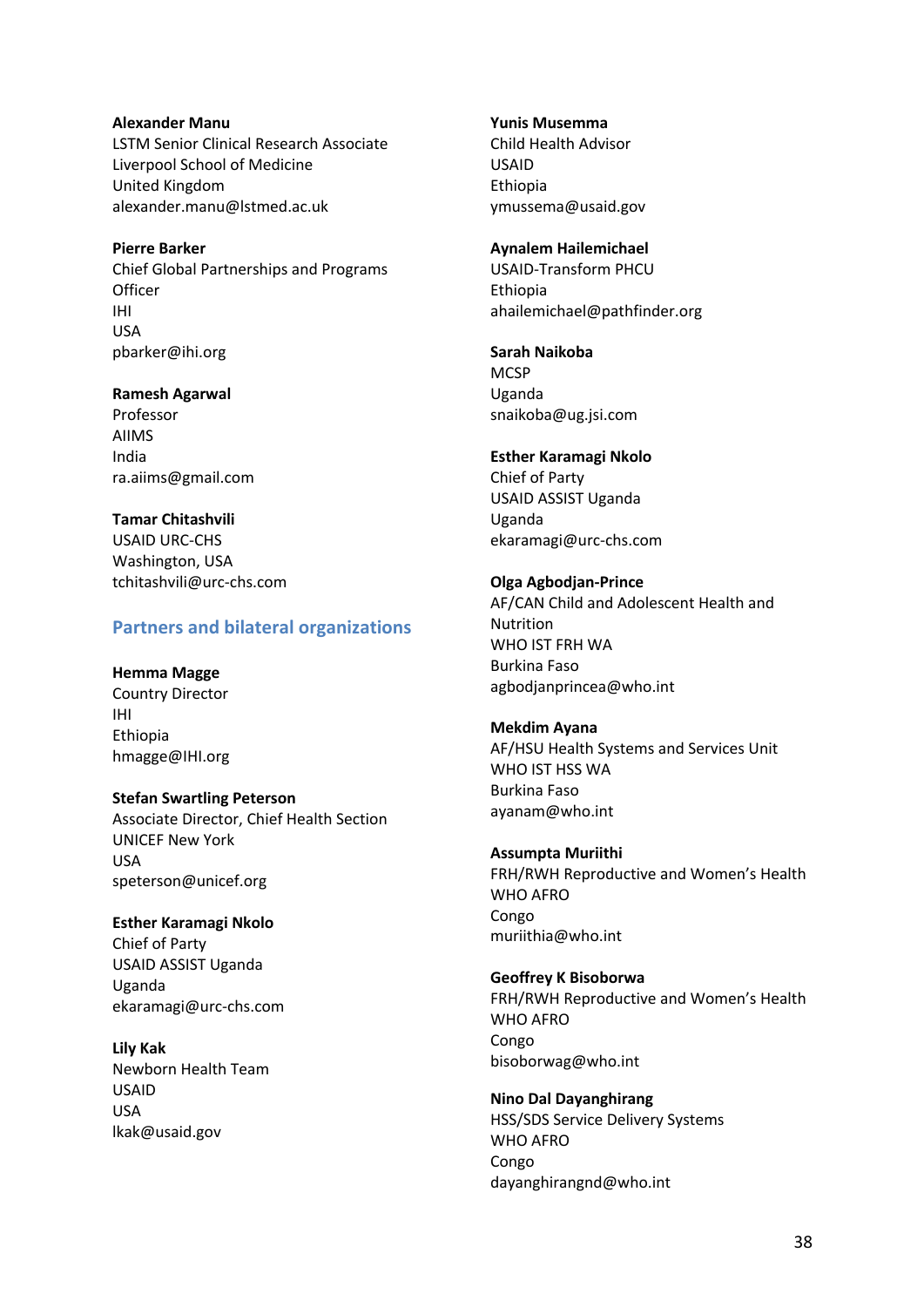#### **Haimanot Ambelu Workineh** NPO/CAH WHO Ethiopia Ethiopia workinehh@who.int

**Wegen Shiferaw Shirka** NPO/CAH WHO Ethiopia Ethiopia shirkaw@who.int

**Daisy Trovoada** AF/CAN Child and Adolescent Health and Nutrition WHO IST FRH CA Gabon trovoadad@who.int

**Pierre Claver Kariyo** AF/SDS Service Delivery Systems WHO IST HSS CA Gabon kariyop@who.int

**Roseline D. Doe** NPO/MCH WHO Ghana Ghana doer@who.int

**Kasonde Mwinga** Team Leader, MNCH WHO India India mwingak@who.int

**Susan Kambale** NPO CAH WHO Malawi Malawi kambales@who.int

**Melissa Bingham** HIS/SDS WHO HQ Switzerland binghamm@who.int **Nemes Joseph Iriya** NPO Child and Adolescent Health WHO Tanzania Tanzania iriyan@who.int

#### **Bodo Bogomin**

NPO/CAH WHO Uganda Uganda bodob@who.int

**Olive Sentumbwe-Mugisa** NPO/MNH WHO Uganda Uganda sentumbweo@who.int

#### **Gertrude Avortri**

AF/SDS Service Delivery Systems WHO IST HSS ESA Zimbabwe avortrig@who.int

#### **Nancy Kidula**

AF/Maternal and Newborn Health WHO IST MNH ESA Zimbabwe kidulan@who.int

#### **Teshome Desta Woldehanna**

AF/CAN Child and Adolescent Health WHO IST CAN ESA Zimbabwe destawolde@who.int

#### **Meeting secretariat**

*Department of Maternal, Newborn, Child and Adolescent Health* 

**Blerta Maliqi** FWC/MCA Switzerland maliqib@who.int

#### **Moïse Muzigaba**

FWC/MCA WHO MCA Switzerland muzigabam@who.int